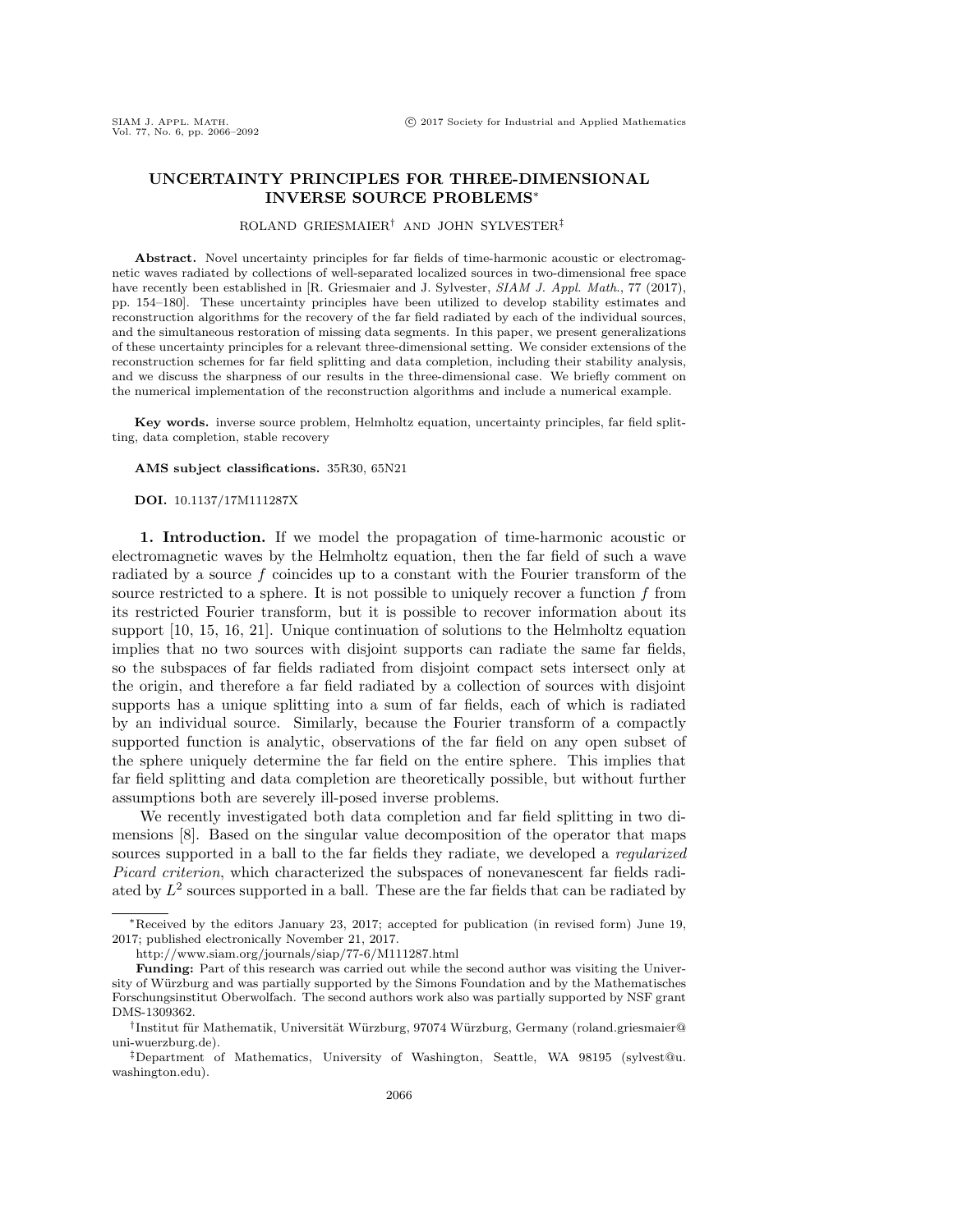a limited power source and at the same time have enough power to be detected by a sensor with limited sensitivity. We combined the regularized Picard criterion with an uncertainty principle for the far field translation operator to develop reconstruction algorithms and stability results for far field splitting. The far field translation operator maps the restricted Fourier transform of a compactly supported source  $f(x)$  to the restricted Fourier transform of its translate  $f(x + c)$ , and our uncertainty principle is a sharp upper bound on the cosine of the angle between two different subspaces of nonevanescent far fields, each of which is radiated from a different ball. The bound on the cosine implies a bound on the cosecant, and the cosecant is exactly the condition number of the linear splitting operator.

We also combined the regularized Picard criterion with another uncertainty principle for the operator that maps far fields to their Fourier components and obtained reconstruction algorithms and stability estimates for recovering missing data segments of a far field radiated by a localized source. Both results can be combined to simultaneously complete far fields and split them into the components radiated by wellseparated localized sources. In both cases, the bounds depend simply on wavelength, diameter, and (in the case of splitting) distance between the sources.

In this work we establish the analogous uncertainty principles, reconstruction schemes, and stability results in three dimensions. The basic structure is similar to the two-dimensional case, with the Fourier decomposition of functions on the circle replaced by the decomposition of functions on the sphere into spherical harmonics. The new ingredient here is the analysis of the three-dimensional far field translation operator, which is considerably more complicated than in the two-dimensional case. Much of the two-dimensional analysis was facilitated by the facts that the product of two exponentials (i.e.,  $e^{in\phi}$ 's) is again an exponential, and the ratio of the  $L^2$  and  $L^{\infty}$ norms of  $e^{in\phi}$  is independent of n. Neither fact remains true in higher dimensions.

Once the uncertainty principles have been established, it is relatively straightforward to carry over the stability results from [\[8\]](#page-25-1) to the three-dimensional setting. Therefore, we only state three basic applications of the uncertainty principles here and refer the reader to [\[8\]](#page-25-1) for proofs and for more results.

Our main results are based on estimates of condition numbers for linear operators that split a vector into two or more components. The estimates are all of the same general form. Define the cosine of the angle  $\theta$  between two subspaces  $V_1$  and  $V_2$  as

<span id="page-1-0"></span>
$$
\cos \theta = \sup_{v_1 \in V_1, v_2 \in V_2} \left| \frac{\langle v_1, v_2 \rangle}{\|v_1\| \|v_2\|} \right|
$$

.

As long as  $|\cos \theta|$  < 1, the following result is straightforward to check (and we will carry this out explicitly in special cases in section [5\)](#page-13-0).

THEOREM 1.1. Suppose that  $v = v_1 + v_2$  with  $v_1 \in V_1$  and  $v_2 \in V_2$ ; then, for  $i = 1, 2,$ 

(1.1) 
$$
||v_i||^2 \leq \frac{1}{1 - \cos^2 \theta} ||v||^2.
$$

The inequality  $(1.1)$  asserts that the splitting operator that maps v to the pair  $(v_1, v_2)$  exists and its condition number is bounded by csc  $\theta$ . In fact it is exactly csc  $\theta$ . For us,  $V_1$  and  $V_2$  will be finite dimensional subspaces of  $L^2(S^2)$ . In section [3,](#page-5-0) we will use the *regularized Picard criterion* to define the subspaces  $V_R^c$  of *nonevanescent* far fields radiated by sources supported in the ball of radius  $R$  centered at a point  $c$ (at wavenumber k). We will show that, in  $\mathbb{R}^3$ , the subspace  $V_R^c$  is the approximately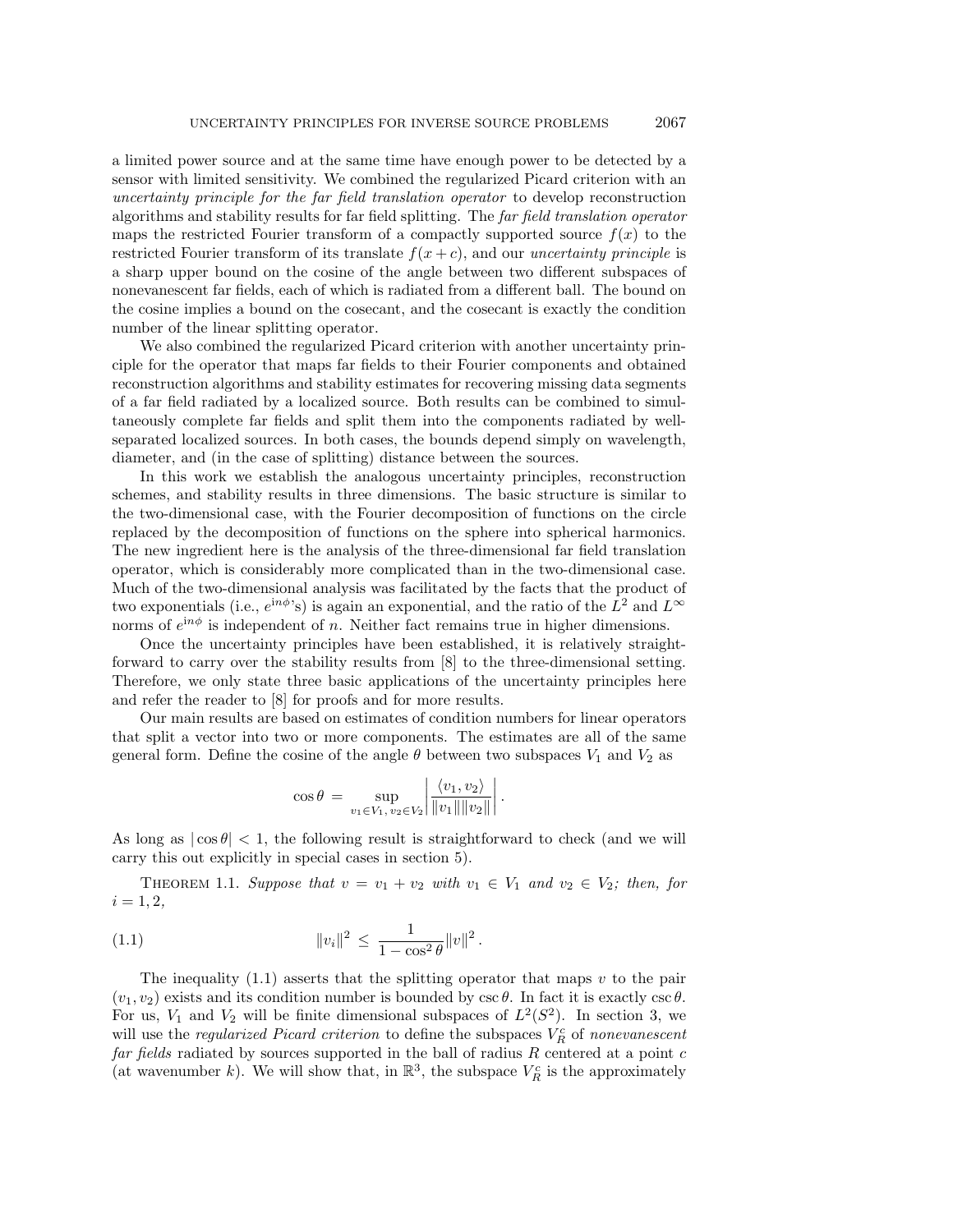$(kR)^2$  dimensional space spanned by  $e^{ikc\phi}$  times the spherical harmonics of degree  $n \leq kR$  (alternatively, the spherical harmonics with eigenvalues  $n(n+1) \leq (kR)^2$ ). For comparison, in  $\mathbb{R}^2$ ,  $V_R^c$  has dimension  $2kR + 1$  and is spanned by  $e^{ikc \cdot \phi}$  times the complex exponentials  $e^{in\phi}$  with  $|n| \leq kR$  (alternatively, the exponentials with eigenvalues  $n^2 \leq (kR)^2$  [\[8\]](#page-25-1).

It is worth noting that the dimension of the nonevanescent subspace increases with wavenumber in a way that is consistent with the Rayleigh criterion, which limits resolution to the scale of a wavelength. If we combine the fact that the far field radiated by a source can also be radiated by a superposition of single- and doublelayer sources on any surface enclosing the source, and the expectation that we cannot resolve on scales smaller than a wavelength, which we denote by  $\lambda$ , we expect one dimension<sup>[1](#page-2-0)</sup> for each  $\lambda \times \lambda$  patch of surface area on the surface of smallest area that encloses the source. Thus the dimension of  $V_R^c$  should be proportional to the surface area in units of squared wavelengths, i.e.,  $(kR)^2$  in  $\mathbb{R}^3$  and  $kR$  in  $\mathbb{R}^2$ .

In section [4,](#page-8-0) we establish estimates for the cosine of the angle between nonevanescent far fields radiated from well-separated balls. Specifically, if

<span id="page-2-2"></span>
$$
|kc_2 - kc_1| > 2\left(kR_1 + kR_2 + \frac{3}{2}\right),
$$

the cosine of the angle  $\theta$  between the subspaces  $V_{R_1}^{c_1}$  and  $V_{R_2}^{c_2}$  satisfies

(1.2) 
$$
|\cos \theta| \lesssim \frac{(kR_1)^{\frac{3}{2}}(kR_2)^{\frac{3}{2}}}{|kc_2 - kc_1|},
$$

where the symbol  $\leq$  means that the left-hand side is less than or equal to the righthand side times a constant that is independent of k,  $R_i$ , and  $c_i$ ,  $i = 1, 2$ . In  $\mathbb{R}^2$ , the analogous inequality is

(1.3) 
$$
|\cos \theta| \lesssim \frac{(kR_1)^{\frac{1}{2}}(kR_2)^{\frac{1}{2}}}{|kc_2 - kc_1|^{\frac{1}{2}}},
$$

and an example using a line source shows that the dependence on  $k$ ,  $R_i$ , and  $c_i$ ,  $i = 1, 2$ , in [\(1.3\)](#page-2-1) is sharp. The example in section [6,](#page-15-0) which calculates the inner product of the far fields radiated by constant sources supported on translated disks in  $\mathbb{R}^3$ , gives a cosine estimate

<span id="page-2-1"></span>
$$
\cos \theta \gtrsim \frac{kR_1kR_2}{|kc_2 - kc_1|} \sin(|kc_2 - kc_1|)
$$

so we don't yet know if the dependence in [\(1.2\)](#page-2-2) is sharp, or if it is possible to replace the  $\frac{3}{2}$  power in [\(1.2\)](#page-2-2) by the first power.

Also in section [4,](#page-8-0) we show that the cosine of the angle  $\theta$  between the subspaces  $V_R^c$  and  $L^2(\Omega)$ , the subspace of functions in  $L^2(S^2)$  supported in  $\Omega \subseteq S^2$ , satisfies the inequality

<span id="page-2-3"></span>(1.4) 
$$
|\cos \theta| \lesssim \sqrt{\frac{|\Omega|}{4\pi} (kR)^2},
$$

where  $|\Omega|$  is the area of  $\Omega$ . An example in section [6](#page-15-0) shows that the dependence on k, R, and  $|\Omega|$  is sharp. The analogy in two dimensions, with  $|\Omega|$  equal to the length of  $\Omega$ , is

<span id="page-2-0"></span> $1$ Not two because roughly half (the Cauchy data of free solutions to the Helmholtz equation) are nonradiating.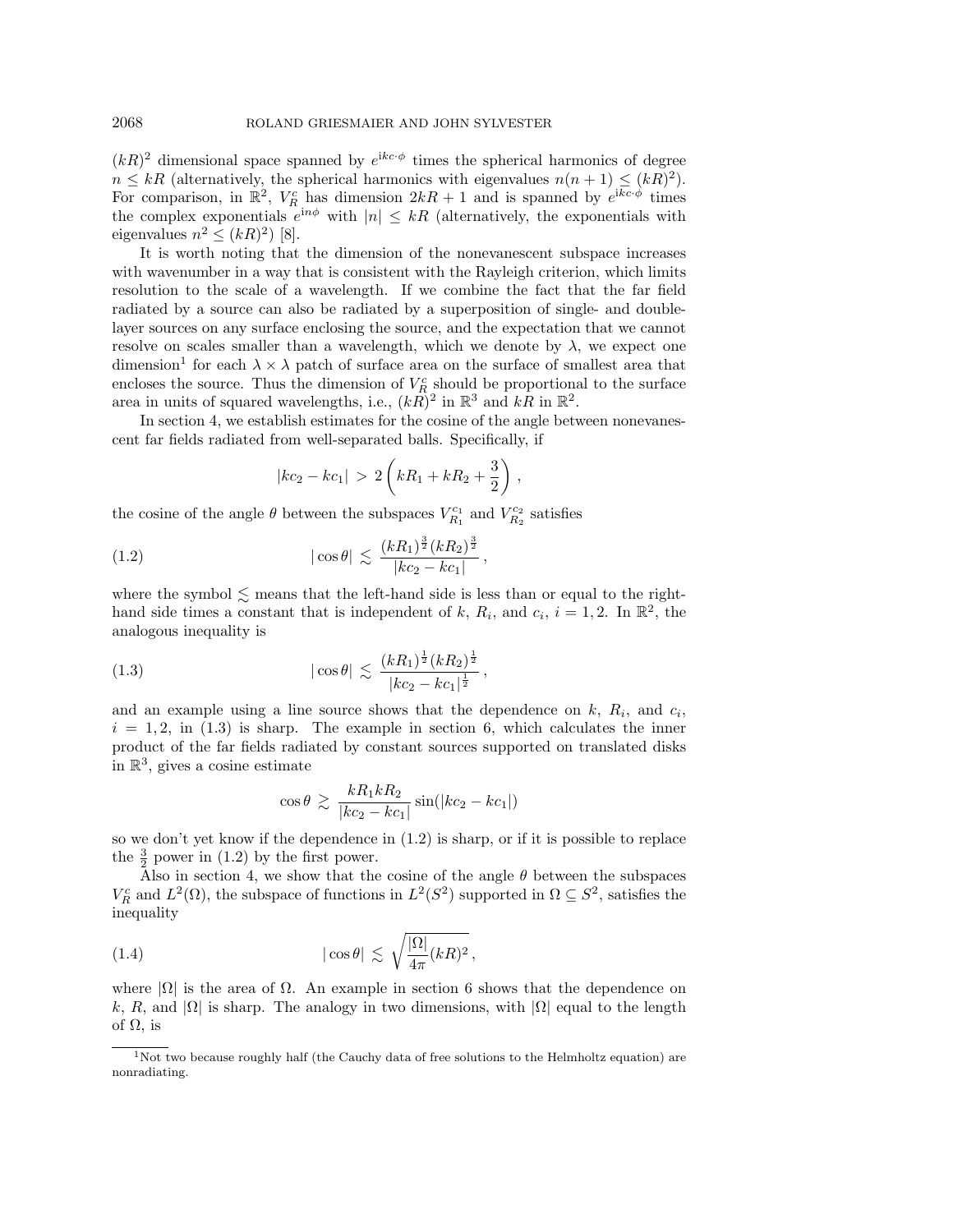<span id="page-3-0"></span>(1.5) 
$$
|\cos \theta| \lesssim \sqrt{\frac{|\Omega|}{2\pi}kR},
$$

which is also sharp.

These estimates are used in section [5](#page-13-0) to establish stability estimates for least squares algorithms for far field splitting and data completion, and in section [7](#page-17-0) we describe a numerical implementation of the reconstruction algorithms from section [5](#page-13-0) and give a numerical example. For alternate approaches to far field splitting that so far lack a rigorous stability analysis we refer to [\[11,](#page-26-3) [19\]](#page-26-4) (see also [\[9\]](#page-25-2) for a method to separate time-dependent wave fields due to multiple sources).

Note that all the estimates in  $(1.2)$ ,  $(1.3)$ ,  $(1.4)$ , and  $(1.5)$  are unitless, and all reveal that the conditioning worsens (recall that the condition number is  $\csc \theta$ ) as the wavenumber increases. This is different from the conclusions suggested by studying the point spread function, which treats the resolution of point sources. In fact, setting  $kR = 1$  in the estimates above recovers the resolution results for point sources.

We end this section by explaining why we refer to the inequalities  $(1.2)$ ,  $(1.3)$ ,  $(1.4)$ , and  $(1.5)$  as uncertainty principles. Let  $V_T$  denote the  $L^2$  functions supported in T and  $V_{\widehat{W}}$  denote the  $L^2$  functions whose transforms are supported in W. By transforms, we mean either the Fourier transform on the line, the Fourier series on the circle, or the N-point discrete Fourier transform.[2](#page-3-1)

<span id="page-3-2"></span>THEOREM 1.2. If there is a nonzero f that belongs to  $V_T \cap V_{\widehat{W}}$ , then

<span id="page-3-5"></span><span id="page-3-4"></span>
$$
C \leq |T||W|,
$$

where the constant C is  $2\pi$  for the Fourier transform on the line and the circle, and  $C = N$  for the N-point DFT.

The contrapositive of Theorem [1.2](#page-3-2) is the following.

THEOREM 1.3. If  $|T||W| < C$ , then  $V_T \cap V_{\widehat{W}} = \{0\}.$ 

As we did in [\[8\]](#page-25-1), we reformulate this as follows.

<span id="page-3-3"></span>THEOREM 1.4. If  $f \in V_T$  and  $g \in V_{\widehat{W}}$ , then

(1.6) 
$$
|\langle f, g \rangle| \leq \sqrt{\frac{|T||W|}{C}} \|f\| \|g\|.
$$

Setting  $f = g$  in [\(1.6\)](#page-3-3) recovers Theorems [1.3](#page-3-4) and [1.2.](#page-3-2) Where Theorem 1.3 guarantees the existence of a splitting operator, Theorem [1.4](#page-3-5) explicitly estimates its norm, which is  $\csc \theta$ . In the case of the Fourier transform, Theorem [1.2](#page-3-2) as stated is vacuous, because a compactly supported function cannot have a compactly supported Fourier transform.[3](#page-3-6) Theorem [1.4](#page-3-5) does not suffer this inconvenience. Finally, Theorem [1.4](#page-3-5) admits a straightforward generalization.

<span id="page-3-7"></span>THEOREM 1.5. Suppose that  $A: L^2 \to L^2$  and  $A^{-1}: L^1 \to L^{\infty}$  and that  $f \in V_T$ and  $Aq \in V_W$ ; then

$$
|\langle f, g \rangle| \leq \sqrt{|T||W|} ||A|| ||A^{-1}|| ||f|| ||g||.
$$

<span id="page-3-1"></span> $\overline{^{2}$ This example in [\[4\]](#page-25-3) motivated this work, and the corollaries in section [5](#page-13-0) are analogous to those in [\[4\]](#page-25-3).

<span id="page-3-6"></span> $3$ Theorem [1.2](#page-3-2) can easily be modified to a useful statement about functions *essentially supported* in certain subsets [\[4\]](#page-25-3).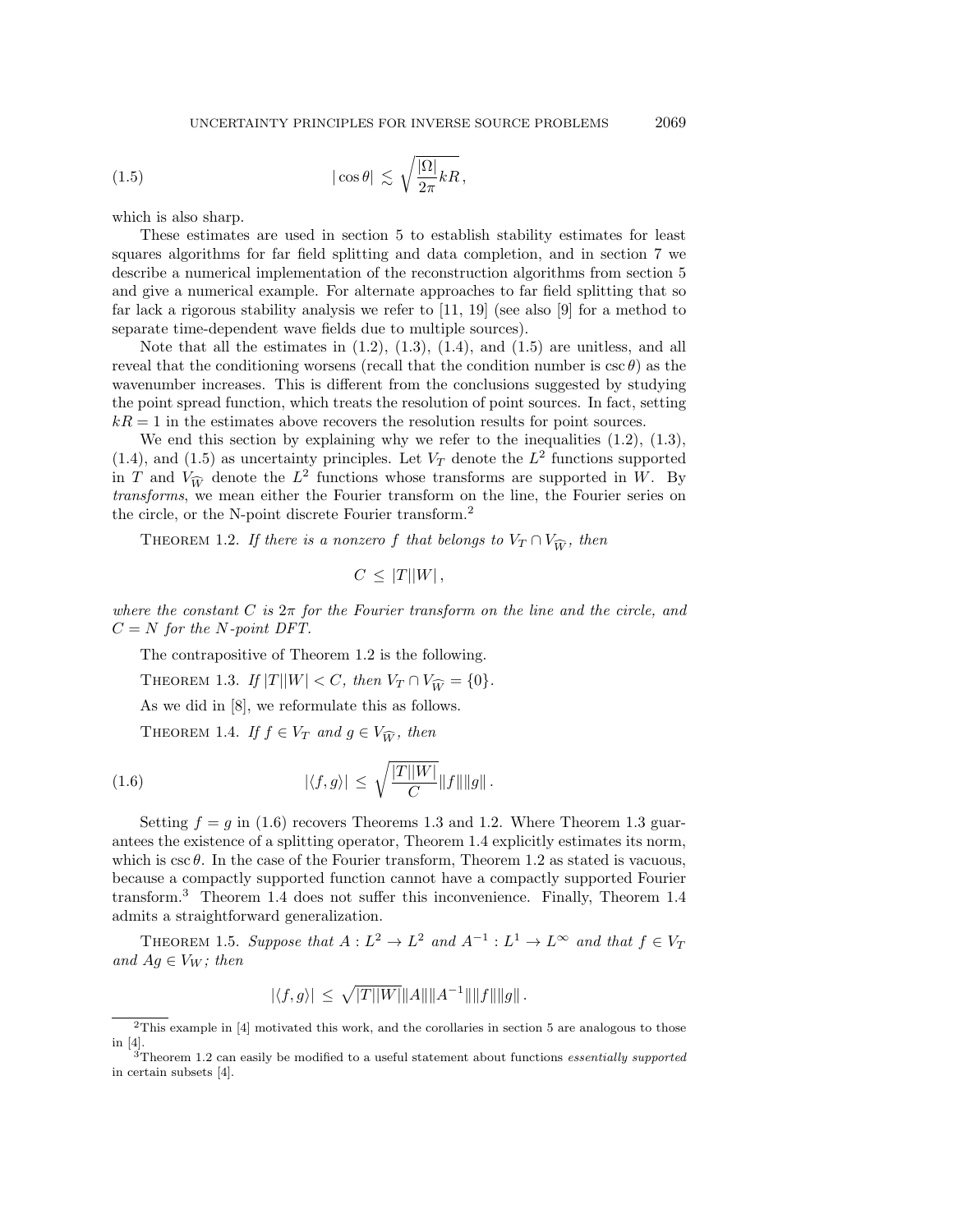# 2070 ROLAND GRIESMAIER AND JOHN SYLVESTER

In Theorem [1.5](#page-3-7) we have been intentionally vague about which  $L^p$  spaces we are using. Our main applications in section [4](#page-8-0) will be with  $A$  equal to the far field translation operator. We will work with the sequence of spherical harmonic components of a far field, each component of which is a function in  $L^2(S^2)$ . In this case, our norms will be  $l^p(L^2(S^2))$  norms with  $p=1,2,\infty$ , and we will in fact need weighted versions of these norms, with the weights related to the dimension of the spaces of spherical harmonics of each degree.

2. Far fields radiated by compactly supported sources. Let  $g \in L^2(\mathbb{R}^3)$  be a compactly supported function representing an acoustic or electromagnetic source. Using the Helmholtz equation as our model for the propagation of time-harmonic waves, the wave radiated by g at wavenumber  $k > 0$  satisfies

(2.1a) 
$$
-\Delta v - k^2 v = k^2 g \quad \text{in } \mathbb{R}^3
$$

and the Sommerfeld radiation condition

(2.1b) 
$$
\lim_{r \to \infty} r \left( \frac{\partial v}{\partial r} - i k v \right) = 0, \qquad r = |x|.
$$

After rescaling  $u(x) := v(kx)$  and  $f(x) := g(kx)$ , i.e., measuring distances in wavelengths,  $4$  the system  $(2.1)$  is equivalent to

<span id="page-4-2"></span>(2.2) 
$$
-\Delta u - u = f \quad \text{in } \mathbb{R}^3 \quad \text{and} \quad \lim_{r \to \infty} r \left( \frac{\partial u}{\partial r} - i u \right) = 0.
$$

Thus we may assume in our calculations below that  $k = 1$  and easily restore the dependence on wavelength by simply rescaling the spatial variable (i.e., replacing  $x$ by  $kx$ ) and consequently replacing all parameters with the same units as x by k times that quantity. For example, we will prove  $(1.2)$  with  $k = 1$ , i.e.,

<span id="page-4-1"></span>
$$
|\cos\theta| \lesssim \frac{(R_1)^{\frac{3}{2}}(R_2)^{\frac{3}{2}}}{|c_2-c_1|},
$$

and then replace the parameters  $R_1, R_2, c_1, c_2$  by  $kR_1, kR_2, kc_1, kc_2$ .

For  $k = 1$  the fundamental solution of the three-dimensional Helmholtz equation is

$$
\Phi(x) := \frac{1}{4\pi} \frac{e^{\mathrm{i} |x|}}{|x|}, \qquad x \in \mathbb{R}^3 \setminus \{0\},\,
$$

and accordingly the unique solution  $u \in H^1_{loc}(\mathbb{R}^3)$  to  $(2.2)$  can be written as a volume potential

$$
u(x) = \int_{\mathbb{R}^3} \Phi(x - y) f(y) \, \mathrm{d}y, \qquad x \in \mathbb{R}^3.
$$

For large arguments,

$$
u(x) = \frac{1}{4\pi} \frac{e^{ir}}{r} \alpha(\phi_x) + O(r^{-2}) \quad \text{as } r \to \infty,
$$

where  $x = r\phi_x$  with  $\phi_x \in S^2$ , and  $\alpha \in L^2(S^2)$  is given by

<span id="page-4-3"></span>(2.3) 
$$
\alpha(\theta) = \int_{\mathbb{R}^3} e^{-i\theta \cdot y} f(y) \, dy, \qquad \theta \in S^2.
$$

The function  $\alpha$  is known as the *far field* radiated by the source f. In particular, [\(2.3\)](#page-4-3)

<span id="page-4-0"></span><sup>&</sup>lt;sup>4</sup>One unit represents  $2\pi$  wavelengths.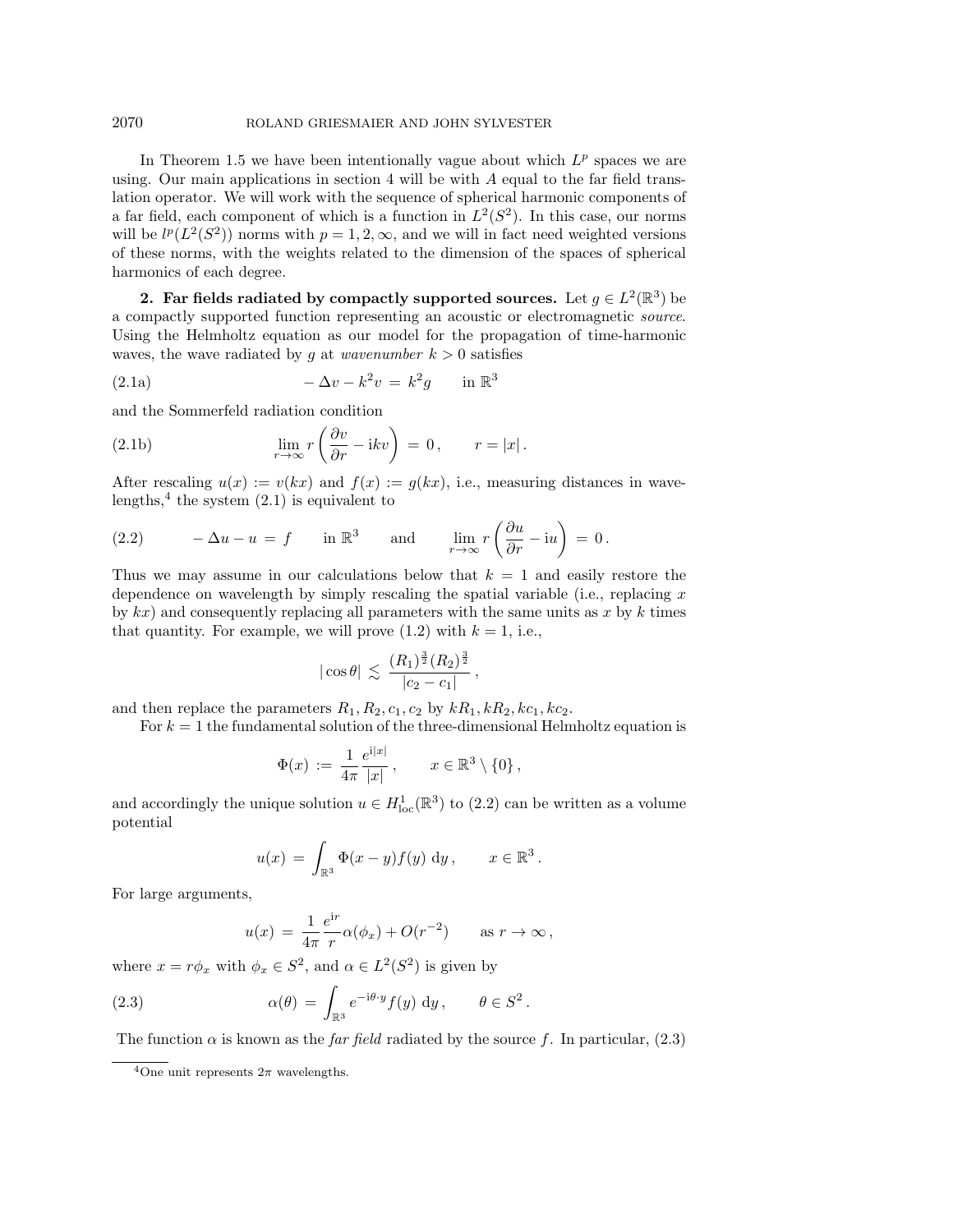shows that the far field operator  $\mathcal{F}$ , which maps sources to far fields, is a restricted Fourier transform,

$$
\mathcal{F}: L_0^2(\mathbb{R}^3) \to L^2(S^2), \quad \mathcal{F}f := \widehat{f}|_{S^2}.
$$

<span id="page-5-0"></span>3. A regularized Picard criterion. We begin by characterizing far fields radiated by sources supported in a ball  $B_R(0)$  of radius  $R > 0$  centered at the origin, i.e., far fields in the range of the restricted far field operator

<span id="page-5-1"></span>
$$
\mathcal{F}_{B_R(0)}: L^2(B_R(0)) \to L^2(S^2), \quad \mathcal{F}_{B_R(0)}f := \hat{f}|_{S^2}.
$$

We will describe the singular value decomposition of this compact operator in terms of spaces of spherical harmonics. Let  $\mathbb{Y}_n(\mathbb{R}^3)$  denote the space of harmonic homogeneous polynomials of degree n on  $\mathbb{R}^3$  and let  $\mathbb{Y}_n := \mathbb{Y}_n(\mathbb{R}^3)|_{S^2}$  denote their restrictions to the unit sphere  $S^2$ , called the space of *spherical harmonics* of degree n. Both  $\mathbb{Y}_n(\mathbb{R}^3)$ and  $\mathbb{Y}_n$  have dimension  $2n + 1$ . The subspaces  $\mathbb{Y}_n$  are mutually orthogonal and span  $L^2(S^2)$ , i.e.,

(3.1) 
$$
L^2(S^2) = \bigoplus_{n=0}^{\infty} \mathbb{Y}_n.
$$

<span id="page-5-4"></span>The Funk–Hecke formula tells us that

$$
(3.2) \quad \int_{S^2} e^{\pm i\theta \cdot x} Y_n(\theta) \, \mathrm{d}s(\theta) = 4\pi (\pm i)^n j_n(r) Y_n(\phi_x), \qquad \phi_x \in S^2, \ x = r\phi_x \in \mathbb{R}^3,
$$

for any  $Y_n \in \mathbb{Y}_n$  (see, e.g., [\[2,](#page-25-4) p. 32]). Here,  $j_n$  denotes the spherical Bessel function of degree *n*. If  $\{Y_n^m \mid -n \leq m \leq n\}$  is any orthonormal basis of  $\mathbb{Y}_n$ , then

(3.3) 
$$
\mathcal{F}_{B_R(0)}f = \sum_{n=1}^{\infty} \sum_{m=-n}^{n} \sigma_n^m \langle f, v_n^m \rangle_{L^2(B_R(0))} u_n^m \quad \text{for any } f \in L^2(S^2),
$$

i.e.,  $(\sigma_n^m; u_n^m, v_n^m)$ ,  $-n \leq m \leq n$ ,  $n \in \mathbb{N}$ , is a singular system for  $\mathcal{F}_{B_R(0)}$ , where the squared singular values  $(\sigma_n^m)^2$  are given by

<span id="page-5-5"></span>(3.4a) 
$$
(\sigma_n^m)^2 := 4\pi s_n^2(R) := 4\pi \int_{B_R(0)} j_n^2(|y|) dy.
$$

The left singular vectors are

(3.4b) 
$$
u_n^m(\theta) := Y_n^m(\theta), \qquad \theta \in S^2,
$$

and the right singular vectors are

<span id="page-5-3"></span>(3.4c) 
$$
v_n^m(y) := \frac{\sqrt{4\pi}i^n j_n(|y|)}{s_n(R)} Y_n^m(\phi_y), \qquad \phi_y \in S^2, \ y = |y|\phi_y \in B_R(0).
$$

According to [\(3.1\)](#page-5-1), any  $\alpha \in L^2(S^2)$  can be uniquely represented as a sum of spherical harmonics,

<span id="page-5-2"></span>(3.5) 
$$
\alpha = \sum_{n=0}^{\infty} \alpha_n, \qquad \alpha_n \in \mathbb{Y}_n,
$$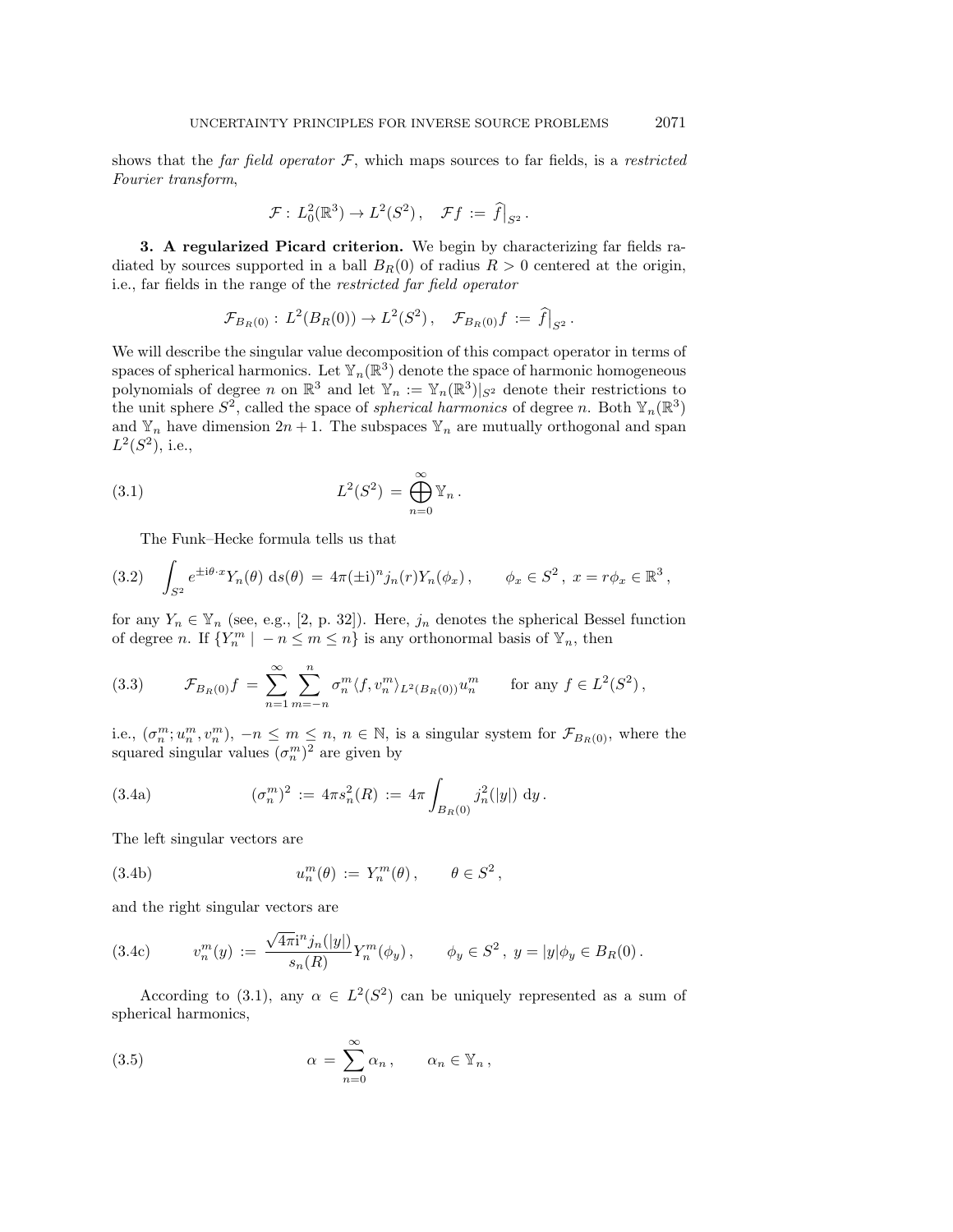which is called the Fourier-Laplace series of  $\alpha$ . Here, the n-spherical harmonic com*ponent*  $\alpha_n \in \mathbb{Y}_n$  of  $\alpha$  is given by

<span id="page-6-0"></span>(3.6) 
$$
\alpha_n(\theta) = (\mathcal{P}_n \alpha)(\theta) := \frac{2n+1}{4\pi} \int_{S^2} P_n(\theta \cdot \omega) \alpha(\omega) \, ds(\omega), \qquad \theta \in S^2,
$$

where  $\mathcal{P}_n: L^2(S^2) \to L^2(S^2)$  denotes the orthogonal projection onto  $\mathbb{Y}_n$ , and

<span id="page-6-1"></span>
$$
P_n(t) := \frac{1}{2^n n!} \frac{d^n}{dt^n} (t^2 - 1)^n, \qquad t \in [-1, 1],
$$

is the Legendre polynomial of degree  $n$ . As a consequence of  $(3.5)$ , we have the Parseval identity

(3.7) 
$$
\|\alpha\|_{L^2(S^2)}^2 = \sum_{n=0}^{\infty} \|\alpha_n\|_{L^2(S^2)}^2, \qquad \alpha \in L^2(S^2).
$$

In particular, the sequence  $\{\alpha_n\}$  of spherical harmonic components of  $\alpha$  satisfies

$$
\{\alpha_n\} \in l^2(L^2(S^2)) := \left\{ \{\beta_n\} \mid \beta_n \in \mathbb{Y}_n \text{ for all } n \in \mathbb{N} \text{ and } \sum_{n=0}^{\infty} ||\beta_n||_{L^2(S^2)}^2 < \infty \right\}.
$$

It will sometimes be convenient to think of the projection kernel in [\(3.6\)](#page-6-0) as a function of  $\theta$  for each fixed  $\omega \in S^2$ . We will use the notation  $P_n^{\omega}(\theta) := P_n(\theta \cdot \omega)$  to emphasize this point of view. For later use, we note that  $P_n^{\omega}(\theta)$  is itself a spherical harmonic of degree  $n$  with

<span id="page-6-2"></span>(3.8) 
$$
||P_n^{\omega}||_{L^2(S^2)} = \sqrt{\frac{4\pi}{2n+1}} \quad \text{and} \quad ||P_n^{\omega}||_{L^{\infty}(S^2)} = 1,
$$

independent of  $\omega \in S^2$  (cf. [\[1,](#page-25-5) (2.39)–(2.40)]).

The rescaled squared singular values  $\{s_n^2(R)\}\;$  of the restricted Fourier transform  $\mathcal{F}_{B_R(0)}$  have a number of interesting properties with immediate consequences for the inverse source problem. Proofs of the results in the remainder of this section, which are (nontrivial) extensions of the corresponding results in [\[8\]](#page-25-1), can be found in Appendix [A.](#page-19-0) The rescaled squared singular values satisfy

$$
\sum_{n=0}^{\infty} (2n+1)s_n^2(R) = \frac{4\pi}{3}R^3,
$$

and  $s_n^2(R)$  decays rapidly as a function of n as soon as  $n \geq R$ ,

$$
s_n^2(R) \, \leq \, b_0 R \left( n + \frac{1}{2} \right)^{\frac{2}{3}} \left( \frac{R^2}{(n+1)^2} e^{1 - \frac{R^2}{(n+1)^2}} \right)^{n+1} \qquad \text{if } n \geq R \, ,
$$

where the constant  $b_0 \approx 4.791$  is independent of n and R. Moreover, the odd and even squared singular values,  $s_n^2(R)$ , are decreasing as functions of n, and asymptotically, as  $R \to \infty$ ,

$$
s_n^2(R) \sim \begin{cases} 2\pi\sqrt{R^2 - \left(n + \frac{1}{2}\right)^2}, & n + \frac{1}{2} \le R, \\ 0, & n + \frac{1}{2} > R, \end{cases}
$$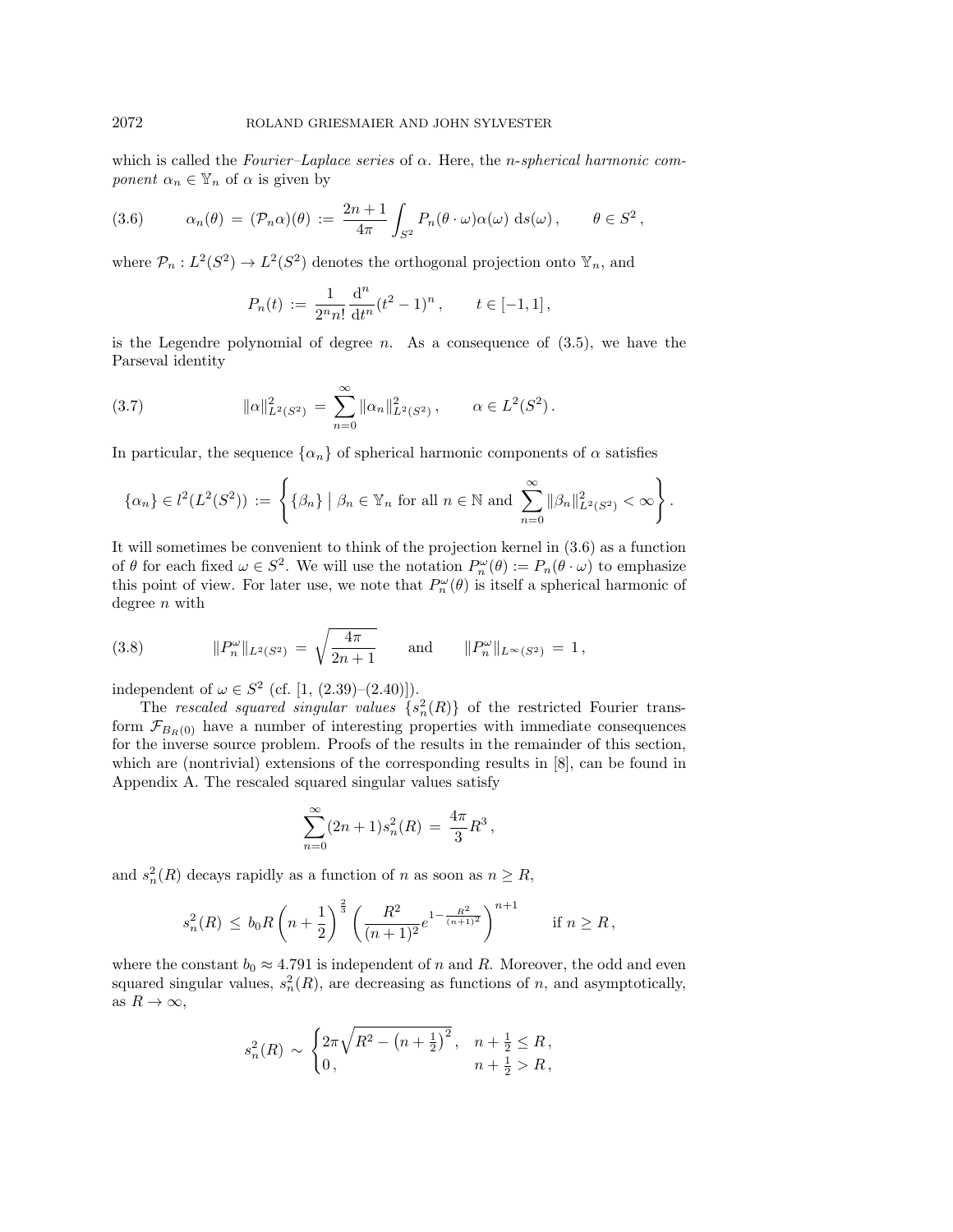<span id="page-7-0"></span>

FIG. 1. Rescaled squared singular values  $s_n^2(R)$  (solid line) and asymptote  $2\pi\sqrt{R^2-(n+\frac{1}{2})^2}$ (dashed line) for  $R = 10$  (left) and  $R = 100$  (right).

(see also Corollary [A.10\)](#page-23-0). This is illustrated in Figure [1,](#page-7-0) where we include plots of  $s_n^2(R)$  (solid line) together with plots of the asymptote  $2\pi\sqrt{R^2-(n+\frac{1}{2})^2}$  (dashed line) for  $R = 10$  (left) and  $R = 100$  (right).

According to [\(3.4c\)](#page-5-3),  $(i^n j_n(|y|))/(s_n^2(R))\alpha_n(\phi_y)$ ,  $y = |y|\phi_y \in B_R(0)$ , is the function in  $L^2(B_R(0))$  with smallest  $L^2$ -norm that radiates the spherical harmonic  $\alpha_n$ . Combining this with the orthogonality of the right singular vectors shows that the source  $f^*_{\alpha} \in L^2(B_R(0))$  with smallest  $L^2$ -norm that is supported in  $B_R(0)$  and radiates a given far field  $\alpha \in L^2(S^2)$  is

$$
f_{\alpha}^*(y) = \sum_{n=0}^{\infty} \frac{i^n j_n(|y|) \alpha_n(\phi_y)}{s_n^2(R)} \quad \text{and} \quad \|f_{\alpha}^*\|_{L^2(B_R(0))}^2 = \frac{1}{4\pi} \sum_{n=0}^{\infty} \frac{\|\alpha_n\|_{L^2(S^2)}^2}{s_n^2(R)},
$$

where  $\{\alpha_n\}$  is again the sequence of spherical harmonic components of  $\alpha$ . In the following we refer to  $f^*_{\alpha}$  as the *minimal power source* and to  $\|\alpha\|_{L^2(S^2)}^2$  as the *radiated power* of the far field  $\alpha$ . Since any physical source has *limited power*, which we denote by  $P > 0$ , and any receiver has a *power threshold*, which we denote by  $p > 0$  (i.e., the receiver cannot detect a far field that has power less than  $p$ ) not every source/farfield combination is equally relevant in practice. Because the odd and even squared rescaled singular values,  $s_n^2(R)$ , are decreasing as functions of n, we may define

<span id="page-7-1"></span>(3.9) 
$$
N(R, P, p) := \sup_{4\pi s_n^2(R) \ge \frac{p}{P}} n.
$$

So, if  $\alpha \in L^2(S^2)$  is a far field with spherical harmonic components  $\{\alpha_n\}$  radiated by a limited power source supported in  $B_R(0)$  with  $||f^*_{\alpha}||^2_{L^2(B_R(0))} \leq P$ , then, for  $N = N(R, P, p)$ ,

$$
P \geq \frac{1}{4\pi} \sum_{n>N} \frac{\|\alpha_n\|_{L^2(S^2)}^2}{s_n^2(R)} \geq \frac{1}{4\pi} \frac{1}{s_{N+1}^2(R)} \sum_{n>N} \|\alpha_n\|_{L^2(S^2)}^2 > \frac{P}{p} \sum_{n>N} \|\alpha_n\|_{L^2(S^2)}^2.
$$

Therefore,  $\sum_{n>N} \|\alpha_n\|_{L^2(S^2)}^2 < p$  is below the power threshold, and accordingly the subspace of detectable far fields that can be radiated by a power limited source supported in  $B_R(0)$  is

$$
\mathbb{Y}_{\leq N} := \bigoplus_{n=0}^{N} \mathbb{Y}_n = \left\{ \alpha \in L^2(S^2) \mid \alpha = \sum_{n=0}^{N} \alpha_n, \ \alpha_n \in \mathbb{Y}_n \right\}.
$$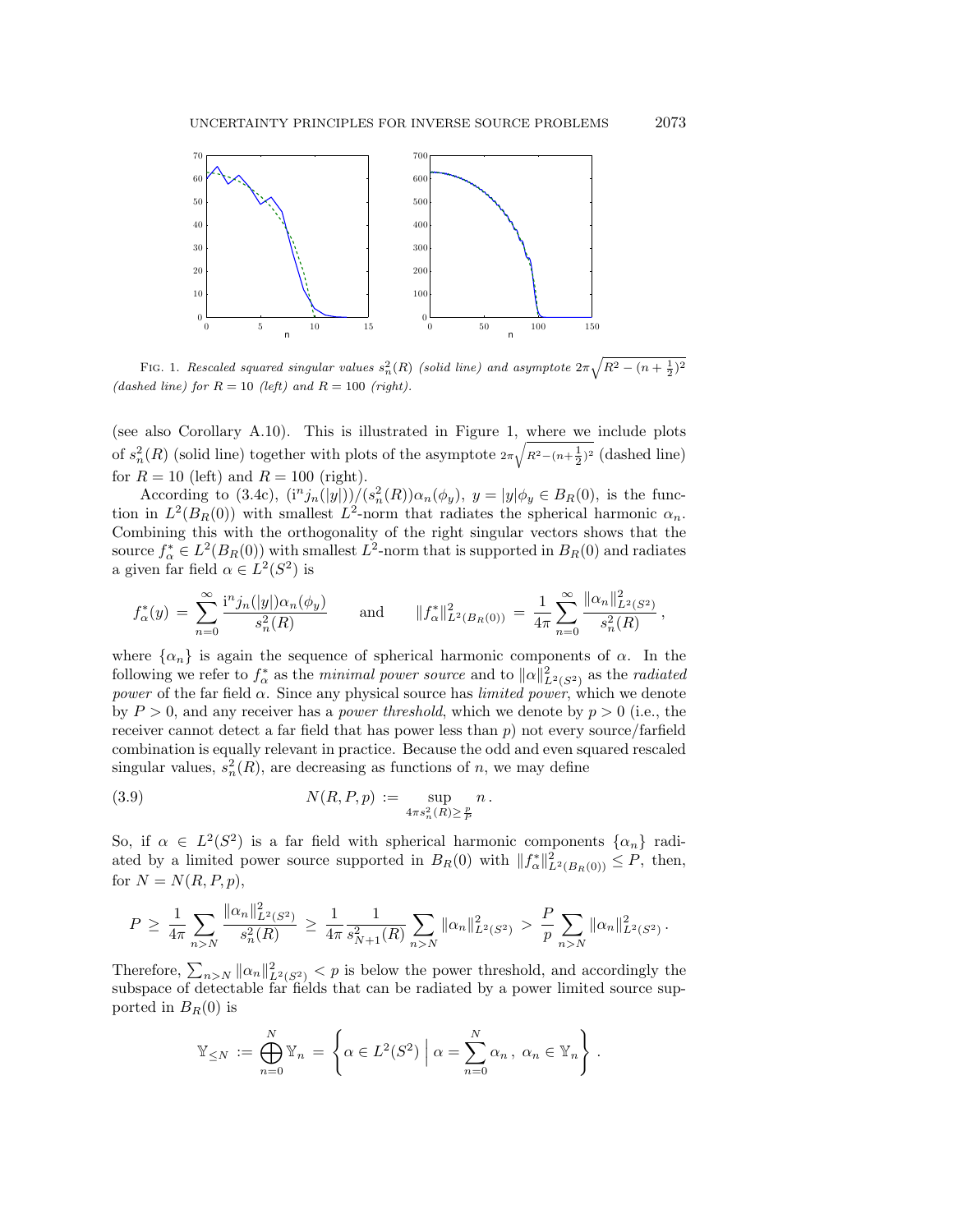We refer to  $\mathbb{Y}_{\leq N}$  as the subspace of *nonevanescent far fields* and to the orthogonal projection of a far field onto this subspace as the nonevanescent part of the far field. Since the rescaled squared singular values  $s_n^2(R)$  decrease very rapidly for  $|n| > R$ , the number  $N(R, P, p)$  is only a little larger than R for a wide range of P and p if R is sufficiently large. Thus  $\mathbb{Y}_{\leq N}$  is the subspace  $V_R^c$  referred to in the introduction (with  $k = 1$  and  $c = 0$ ).

<span id="page-8-0"></span>4. Uncertainty principles for far field translation. Because the far field is a restricted Fourier transform, the formula for the Fourier transform of the translation of a function,

<span id="page-8-4"></span>
$$
\widehat{f(\cdot + c)}(\theta) = e^{ic \cdot \theta} \widehat{f}(\theta), \qquad \theta \in S^2, \ c \in \mathbb{R}^3,
$$

plays an important role in the inverse source problem. We use  $T_c : L^2(S^2) \to L^2(S^2)$ to denote the map given by

.

(4.1) 
$$
(T_c \alpha)(\theta) := e^{ic \cdot \theta} \alpha(\theta), \qquad \theta \in S^2
$$

The operator  $T_c$  is unitary with  $T_c^* = T_{-c}$ . Combining the Jacobi–Anger expansion

$$
e^{ic\cdot\theta} = \sum_{l=0}^{\infty} i^l (2l+1) j_l(|c|) P_l(\phi_c \cdot \theta), \qquad c = |c| \phi_c \in \mathbb{R}^3, \ \theta, \phi_c \in S^2,
$$

which is an immediate consequence of  $(3.2)$ , with the Fourier–Laplace series  $(3.5)$  we find that

<span id="page-8-1"></span>(4.2) 
$$
(T_c \alpha)(\theta) = \sum_{n=0}^{\infty} \alpha_n(\theta) \sum_{l=0}^{\infty} i^l (2l+1) j_l(|c|) P_l(\phi_c \cdot \theta), \qquad \theta \in S^2.
$$

Substituting [\(4.2\)](#page-8-1) into [\(3.6\)](#page-6-0) shows that the spherical harmonic components  $\{\alpha_m^c\}$  of  $T_c \alpha$  satisfy, for  $\theta \in S^2$ ,

<span id="page-8-6"></span>
$$
(4.3) \quad \alpha_m^c(\theta) = \frac{2m+1}{4\pi} \sum_{n=0}^{\infty} \sum_{l=0}^{\infty} \mathbf{i}^l (2l+1) j_l(|c|) \int_{S^2} \alpha_n(\omega) P_m(\theta \cdot \omega) P_l(\phi_c \cdot \omega) \, \mathrm{d}s(\omega).
$$

Employing a slight abuse of notation, we also use  $T_c$  to denote the operator from  $l^2(L^2(S^2))$  to itself that is given by

<span id="page-8-5"></span>(4.4) 
$$
T_c({\alpha_n}) = {\alpha_m^c}.
$$

The following notation will be useful shorthand. Let  $\alpha \in L^2(S^2)$  with spherical harmonic expansion  $\{\alpha_n\}$ ; then

<span id="page-8-3"></span><span id="page-8-2"></span>
$$
(4.5) \quad ||\alpha||_{L^p} := \left(\int_{S^2} |\alpha(\theta)|^p \, ds(\theta)\right)^{\frac{1}{p}}, \quad 1 \le p < \infty, \quad ||\alpha||_{L^{\infty}} := \operatorname*{ess\,sup}_{\theta \in S^2} |\alpha(\theta)|,
$$
\n
$$
(4.6) \quad ||\alpha||_{l^p} := \left(\sum_{n=0}^{\infty} ||\alpha_n||_{L^2(S^2)}^p\right)^{\frac{1}{p}}, \quad 1 \le p < \infty, \quad ||\alpha||_{l^{\infty}} := \sup_{n \in \mathbb{N}} ||\alpha_n||_{L^2(S^2)}.
$$

The notation emphasizes that we treat the representation of the function  $\alpha$  by its values or by the sequence of its spherical harmonic components  $\{\alpha_n\}$  as simply a way of inducing different norms. That is, both [\(4.5\)](#page-8-2) and [\(4.6\)](#page-8-3) describe different norms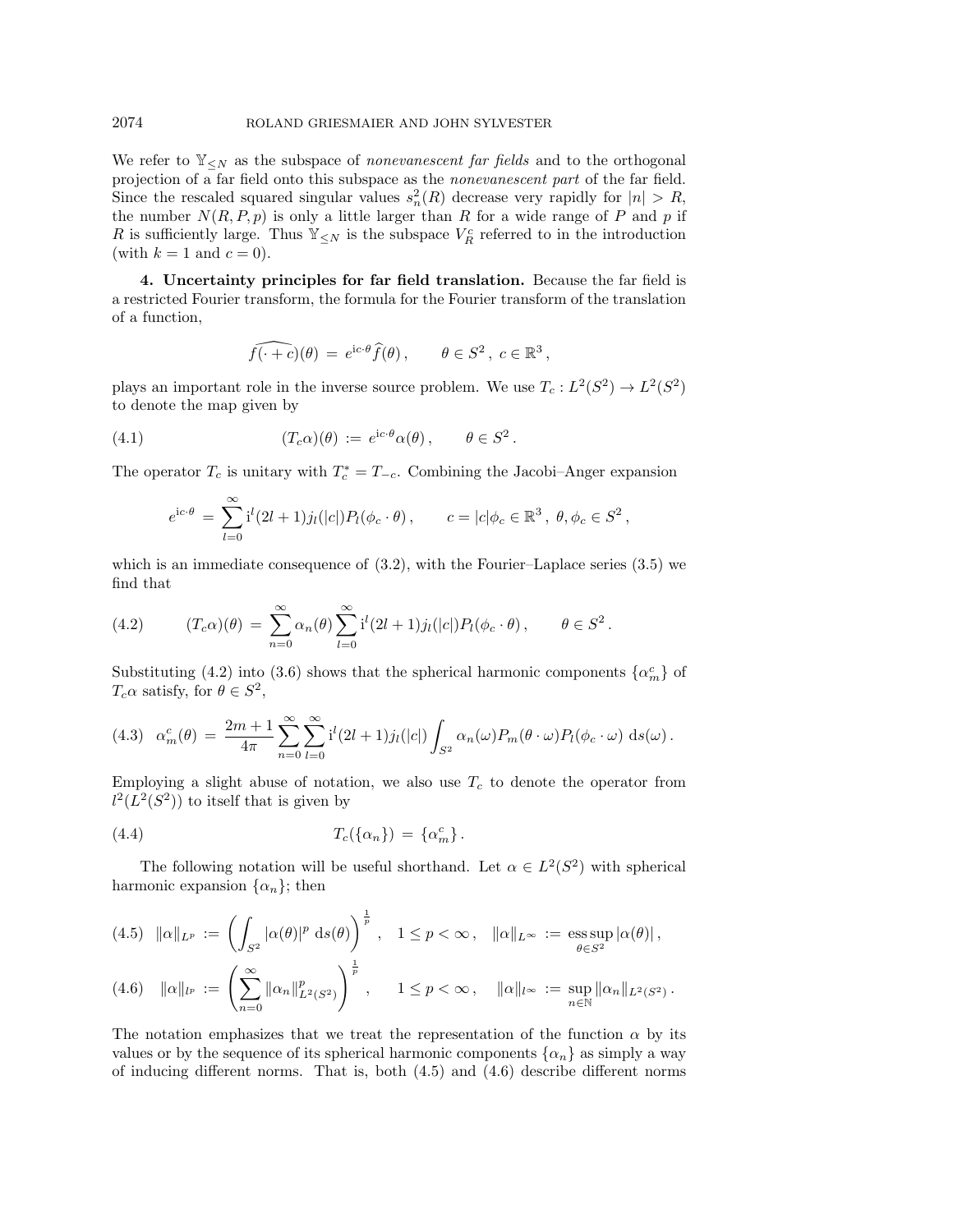of the same function on  $S^2$ . Note that, because of the Plancherel equality [\(3.7\)](#page-6-1),  $\|\alpha\|_{L^2} = \|\alpha\|_{l^2}$ , so we may just write  $\|\alpha\|_2$ , and we write  $\langle \cdot, \cdot \rangle$  for the corresponding inner product. We will even extend this notation a little more and refer to the support of  $\alpha$  in  $S^2$  as its  $L^0$ -support and denote by  $\|\alpha\|_{L^0}$  the measure of supp $\alpha \subseteq S^2$ . Similarly, we will call the indices of the nonzero spherical harmonic components in its Fourier–Laplace expansion [\(3.5\)](#page-5-2) the  $l^0$ -support of  $\alpha$ .

We will prove our uncertainty principle by showing that the far field translation operator is bounded on weighted  $l^p$  spaces. Given any sequence of nonnegative weights  $\{w_n\} \subseteq [0,\infty)$  we define

$$
l_w^p(L^2(S^2)) := \{ \alpha \in L^2(S^2) \mid ||\alpha||_{l_w^p} < \infty \},
$$

where

$$
\|\alpha\|_{l^p_w} := \left(\sum_{n=0}^{\infty} w_n \|\alpha_n\|_2^p\right)^{\frac{1}{p}}, \quad 1 \le p < \infty, \qquad \|\alpha\|_{l^{\infty}_w} := \sup_{n \in \mathbb{N}} (w_n \|\alpha_n\|_2).
$$

The theorem below gives a lower bound on the angle between a nonevanescent far field  $\alpha$  and the translate  $T_c\beta$  of a nonevanescent far field  $\beta$  in terms of the  $l^0$ -support of  $\alpha$  and  $\beta$  and the distance c. We call this result an uncertainty principle for far field translation, and it will be the main ingredient of our analysis of the far field splitting problem.

<span id="page-9-0"></span>THEOREM 4.1 (uncertainty principle for far field translation). Let  $\alpha, \beta \in L^2(S^2)$ such that the corresponding spherical harmonic components  $\{\alpha_n\}$  and  $\{\beta_n\}$  satisfy  $\text{supp}\{\alpha_n\} \subseteq W_1$  and  $\text{supp}\{\beta_n\} \subseteq W_2$  with  $W_1, W_2 \subseteq \mathbb{N}$ , and let  $c \in \mathbb{R}^3$ . Then,

$$
(4.7) \qquad |\langle \alpha, T_c \beta \rangle|^2 \leq \frac{\sum_{n \in W_1} (2n+1)^2 \sum_{n \in W_2} (2n+1)^2}{|c|^{\frac{5}{3}}} \|\alpha\|_2^2 \|\beta\|_2^2.
$$

<span id="page-9-4"></span><span id="page-9-2"></span>The proof of Theorem [4.1](#page-9-0) is a corollary of the following lemma.

<span id="page-9-3"></span>LEMMA 4.2. Let  $c \in \mathbb{R}^3$  and let  $T_c$  be the operator introduced in [\(4.1\)](#page-8-4) and [\(4.4\)](#page-8-5). Then, the operator norm of  $T_c: L^p(S^2) \longrightarrow L^p(S^2)$ ,  $1 \leq p \leq \infty$ , satisfies

(4.8) 
$$
||T_c||_{L^p, L^p} = 1,
$$

whereas  $T_c: l^1_{2n+1} \longrightarrow l^{\infty}_{1/(2n+1)}$  satisfies

(4.9) 
$$
||T_c||_{l_{2n+1}^1, l_{1/(2n+1)}^{\infty}} \leq \frac{1}{|c|^{\frac{5}{6}}}.
$$

*Proof.* Let  $\alpha, \beta \in L^2(S^2)$  with spherical harmonic components  $\{\alpha_n\}, \{\beta_n\},\$  and denote by  $\{\alpha_n^c\}$  the spherical harmonic components of  $T_c\alpha$ . Recalling [\(4.3\)](#page-8-6) and [\(3.6\)](#page-6-0) we find that, for any  $m \in \mathbb{N}$ ,

<span id="page-9-1"></span>
$$
\langle \beta_m, \alpha_m^c \rangle = \sum_{n=0}^{\infty} \sum_{l=0}^{\infty} i^l (2l+1) j_l(|c|) \int_{S^2} P_l(\phi_c \cdot \omega) \alpha_n(\omega) \overline{\beta_m(\omega)} \, ds(\omega),
$$

and [\(C.1\)](#page-25-6) tells us that the interior sum is finite,

$$
\langle \beta_m, \alpha_m^c \rangle = \sum_{n=0}^{\infty} \sum_{l=|m-n|}^{m+n} i^l (2l+1) j_l(|c|) \int_{S^2} P_l(\phi_c \cdot \omega) \alpha_n(\omega) \overline{\beta_m(\omega)} \, ds(\omega).
$$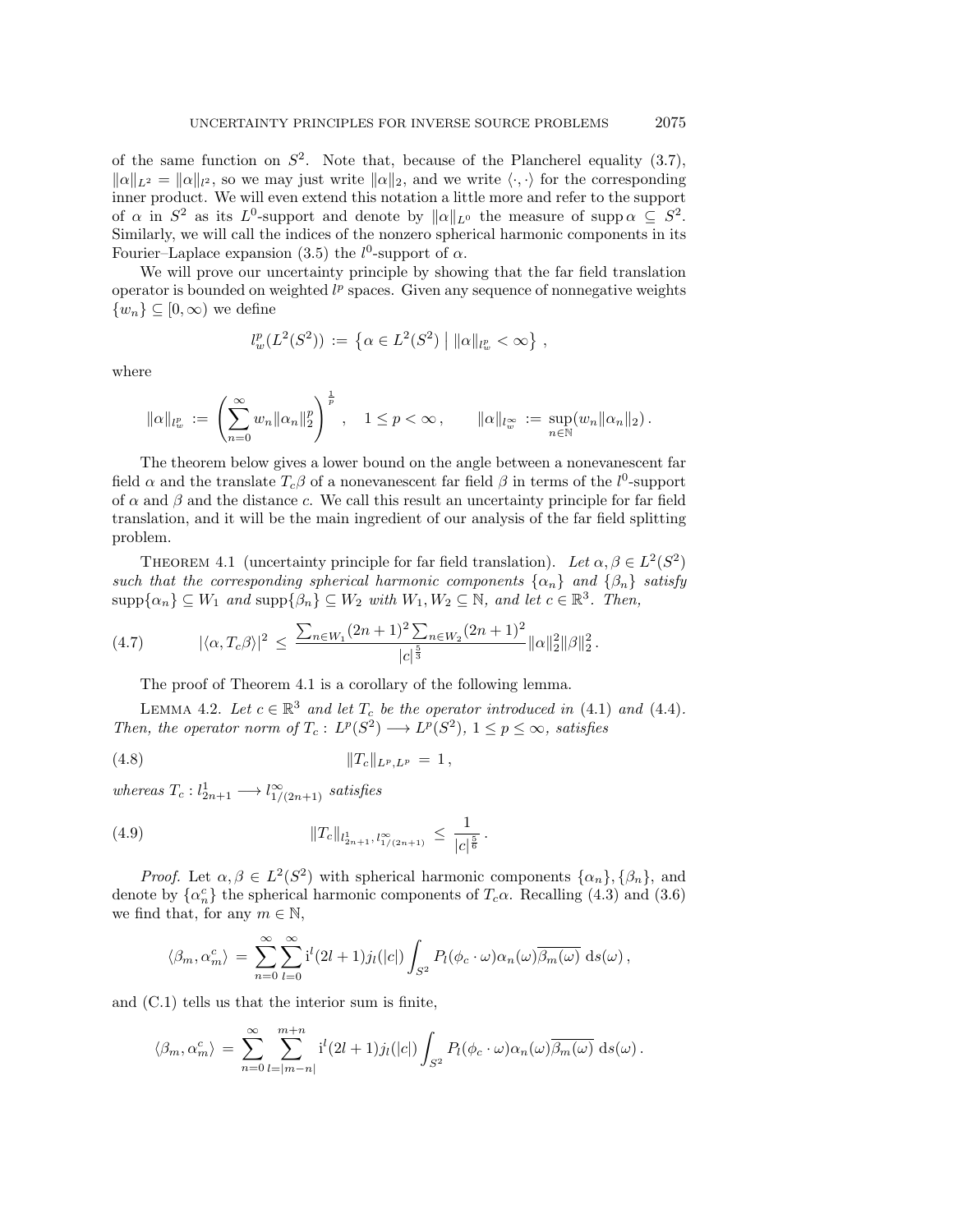We next use Hölder's inequality and then the bound on  $||P_l^{\phi_c}||_{L^{\infty}}$  from [\(3.8\)](#page-6-2),

$$
|\langle \beta_m, \alpha_m^c \rangle| \leq \sum_{n=0}^{\infty} \|\alpha_n\|_2 \left( \sum_{l=|m-n|}^{m+n} (2l+1)|j_l(|c|)||P_l^{\phi_c}||_{L^{\infty}} \right) \|\beta_m\|_2
$$
  

$$
= \sum_{n=0}^{\infty} \|\alpha_n\|_2 \left( \sum_{l=|m-n|}^{m+n} (2l+1)|j_l(|c|)| \right) \|\beta_m\|_2.
$$

Setting  $\beta = T_c \alpha$ , we obtain, for any  $m \in \mathbb{N}$ ,

<span id="page-10-0"></span>(4.10) 
$$
\|\alpha_m^c\|_2 \leq \sum_{n=0}^{\infty} \|\alpha_n\|_2 \left( \sum_{l=|m-n|}^{m+n} (2l+1)|j_l(|c|)| \right).
$$

To estimate the term in parentheses, we note that spherical Bessel functions satisfy

(4.11) 
$$
j_n(z) = \sqrt{\frac{\pi}{2z}} J_{n+\frac{1}{2}}(z), \qquad z \in \mathbb{C}, n \in \mathbb{Z},
$$

where  $J_{n+\frac{1}{2}}$  is a Bessel function, and employ the estimate of  $J_{n+\frac{1}{2}}$  provided by the last inequality on p. 199 of [\[17\]](#page-26-5) to obtain

<span id="page-10-2"></span>
$$
|j_n(|c|)| \, < \, \frac{b_1}{|c|^{\frac{5}{6}}} \qquad \text{with } b_1 \approx 0.9847 \, .
$$

Combining this with the formula

$$
\sum_{l=|m-n|}^{m+n} (2l+1) = (2m+1)(2n+1)
$$

gives a further estimate for the right-hand side of [\(4.10\)](#page-10-0),

$$
\|\alpha_m^c\|_2 \le (2m+1)\frac{1}{|c|^{\frac{5}{6}}}\sum_{n=0}^{\infty} (2n+1)\|\alpha_n\|_2.
$$

This shows that

$$
||T_c \alpha||_{l^{\infty}_{1/(2n+1)}} = \sup_{m \in \mathbb{N}} \frac{||\alpha_m^c||_2}{2m+1} \leq \frac{1}{|c|^{\frac{5}{6}}} \sum_{n=0}^{\infty} (2n+1) ||\alpha_n||_2 = \frac{1}{|c|^{\frac{5}{6}}} ||\alpha||_{l^1_{2n+1}}.
$$

*Proof of Theorem* [4.1](#page-9-0). Hölder's inequality and  $(4.9)$  imply that

$$
|\langle \alpha, T_c \beta \rangle| = \sum_{n=0}^{\infty} |\langle \alpha_n, \beta_n^c \rangle| \le ||\alpha||_{l_{2n+1}^1} ||T_c \beta||_{l_{1/(2n+1)}^{\infty}} \le \frac{1}{|c|^{\frac{5}{6}}} ||\alpha||_{l_{2n+1}^1} ||\beta||_{l_{2n+1}^1}
$$
  
(4.12) 
$$
\le \frac{1}{|c|^{\frac{5}{6}}} \left( \sum_{n \in W_1} (2n+1)^2 \right)^{1/2} ||\alpha||_2 \left( \sum_{n \in W_2} (2n+1)^2 \right)^{1/2} ||\beta||_2.
$$

<span id="page-10-3"></span><span id="page-10-1"></span>We can improve the dependence on |c| in [\(4.7\)](#page-9-2) under hypotheses on  $\alpha$  and  $\beta$  that are more restrictive but well suited to the inverse source problem. Before we state the improved result, we recall that, for  $N = N(R, P, p)$  as in [\(3.9\)](#page-7-1), the space  $\mathbb{Y}_{\leq N}$  of spherical harmonics of degree less than or equal to N coincides with the subspace of nonevanescent far fields from section [3.](#page-5-0)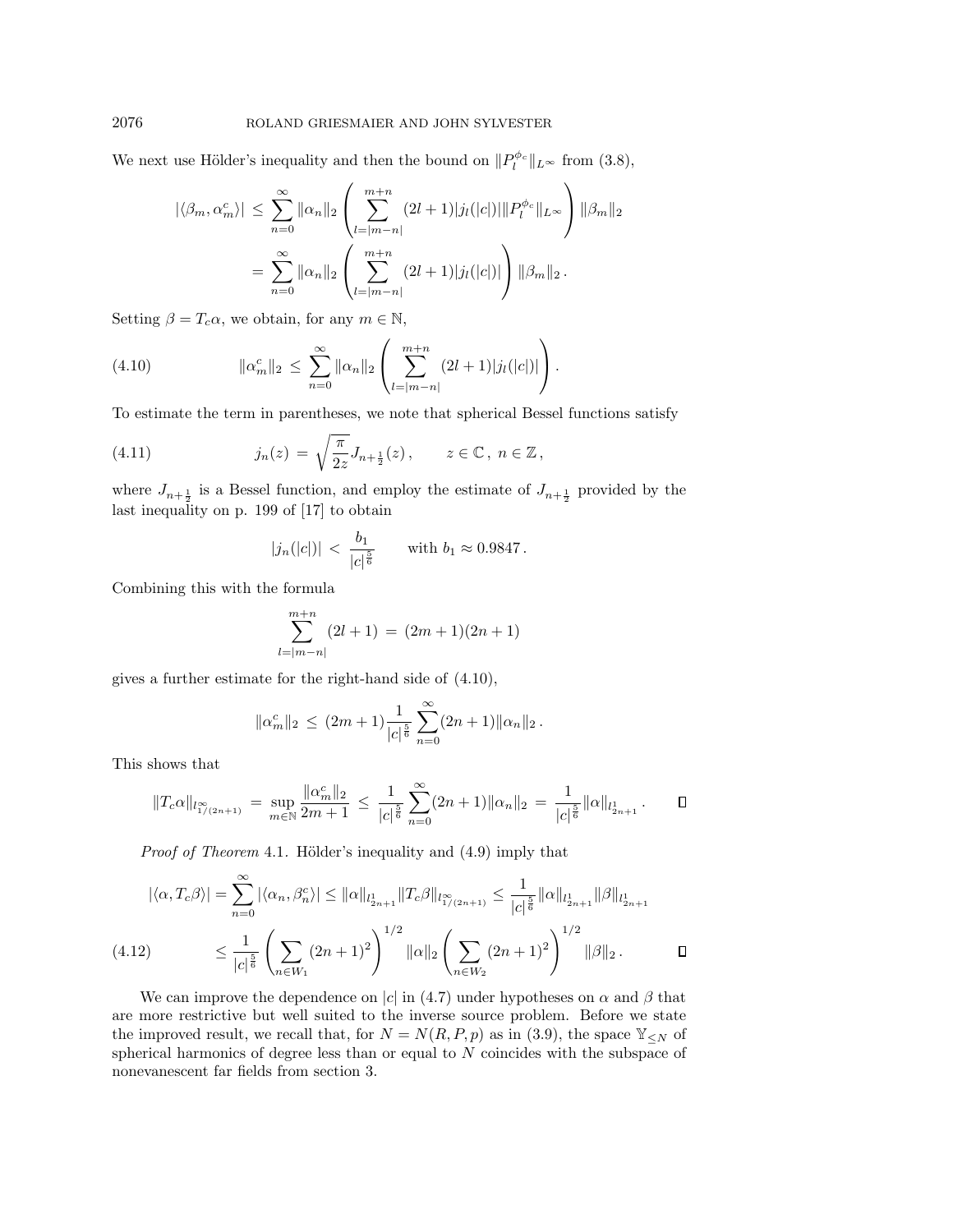THEOREM 4.3. Suppose that  $\alpha \in \mathbb{Y}_{\leq N}$ ,  $\beta \in \mathbb{Y}_{\leq M}$  with  $M, N \geq 0$ , and let  $c \in \mathbb{R}^3$ such that  $|c| > 2(M + N + \frac{3}{2})$ . Then

<span id="page-11-0"></span>
$$
(4.13)\ |\langle \alpha, T_c\beta \rangle|^2 \le b_2 \frac{(N+\frac{1}{2})(N+1)(N+\frac{3}{2})(M+\frac{1}{2})(M+1)(M+\frac{3}{2})}{|c|^2} \|\alpha\|_2^2 \|\beta\|_2^2
$$

with  $b_2 \approx 2.194$ .

Remark 4.4. Setting  $N \approx kR_1$  and  $M \approx kR_2$ , for some  $R_1, R_2 > 0$ , in [\(4.13\)](#page-11-0) yields the estimate [\(1.2\)](#page-2-2) from the introduction.

*Proof of Theorem [4.3](#page-10-1).* Let  $\alpha \in \mathbb{Y}_{\leq N}$  with spherical harmonic components  $\{\alpha_n\}$ , and denote by  $\{\alpha_n^c\}$  the spherical harmonic components of  $T_c\alpha$ . As in the proof of Lemma [4.2](#page-9-3) we find that

<span id="page-11-2"></span>
$$
\|\alpha_m^c\|_2 \le (2m+1) \sup_{0 \le l \le M+N} |j_l(|c|)| \sum_{n=0}^N (2n+1) \|\alpha_n\|_2.
$$

Combining Theorem 2 of [\[13\]](#page-26-6) with [\(4.11\)](#page-10-2) (see Appendix [B](#page-24-0) for details) we obtain

(4.14) 
$$
\sup_{0 \le l \le M+N} |j_l(|c|)| \le \frac{b_3}{|c|} \quad \text{with } b_3 \approx 1.111,
$$

and hence

$$
||T_c \alpha||_{l^{\infty}_{1/(2n+1)}} = \sup_{m \in \mathbb{N}} \frac{||\alpha_m^c||_2}{2m+1} \leq \frac{b_3}{|c|} \sum_{n=0}^{\infty} (2n+1) ||\alpha_n||_2 = \frac{b_3}{|c|} ||\alpha||_{l^1_{2n+1}}.
$$

We now proceed as in [\(4.12\)](#page-10-3), with the estimate for  $||T_c\beta||_{l^{\infty}_{1/(2n+1)}}$  from [\(4.9\)](#page-9-1) replaced by the estimate we have just established, and finally we use the formula

$$
\sum_{n=0}^{N} (2n+1)^2 = \frac{4}{3} \left( N + \frac{1}{2} \right) (N+1) \left( N + \frac{3}{2} \right)
$$

to finish the proof.

We will also make use of another uncertainty principle. A glance at  $(3.5)$ – $(3.7)$ reveals that the operator  $\mathcal{H}: L^2(S^2) \to l^2(L^2(S^2))$ ,  $\mathcal{H}\alpha := {\alpha_n}$ , which maps  $\alpha$  to its spherical harmonic components  $\{\alpha_n\}$ , satisfies  $\|\mathcal{H}\|_{2,2} = \|\mathcal{H}^{-1}\|_{2,2} = 1$ . Further-more, it follows from [\(3.6\)](#page-6-0) and [\(3.8\)](#page-6-2) that, for any  $n \in \mathbb{N}$ ,

$$
\|\alpha_n\|_{L^{\infty}} \le \frac{2n+1}{4\pi} \sup_{\omega \in S^2} ||P_n^{\omega}||_2 \|\alpha_n\|_2 = \sqrt{\frac{2n+1}{4\pi}} \|\alpha_n\|_2.
$$

Accordingly,

<span id="page-11-1"></span>
$$
(4.15) \qquad \|\alpha\|_{L^{\infty}} \le \sum_{n=0}^{\infty} \|\alpha_n\|_{L^{\infty}} \le \frac{1}{\sqrt{4\pi}} \sum_{n=0}^{\infty} \sqrt{2n+1} \|\alpha_n\|_2 = \frac{1}{\sqrt{4\pi}} \|\alpha\|_{l_{\sqrt{2n+1}}}.
$$

(with equality for  $\alpha = P_n^{\omega}$  for any  $\omega \in S^2$ ). Thus,  $\mathcal{H}^{-1}: l^1_{\sqrt{2n+1}}(L^2(S^2)) \to L^{\infty}(S^2)$ is bounded with

$$
\|{\mathcal H}^{-1}\|_{l^1_{\sqrt{2n+1}},\,L^\infty} \, = \, \frac{1}{\sqrt{4\pi}} \, .
$$

 $\Box$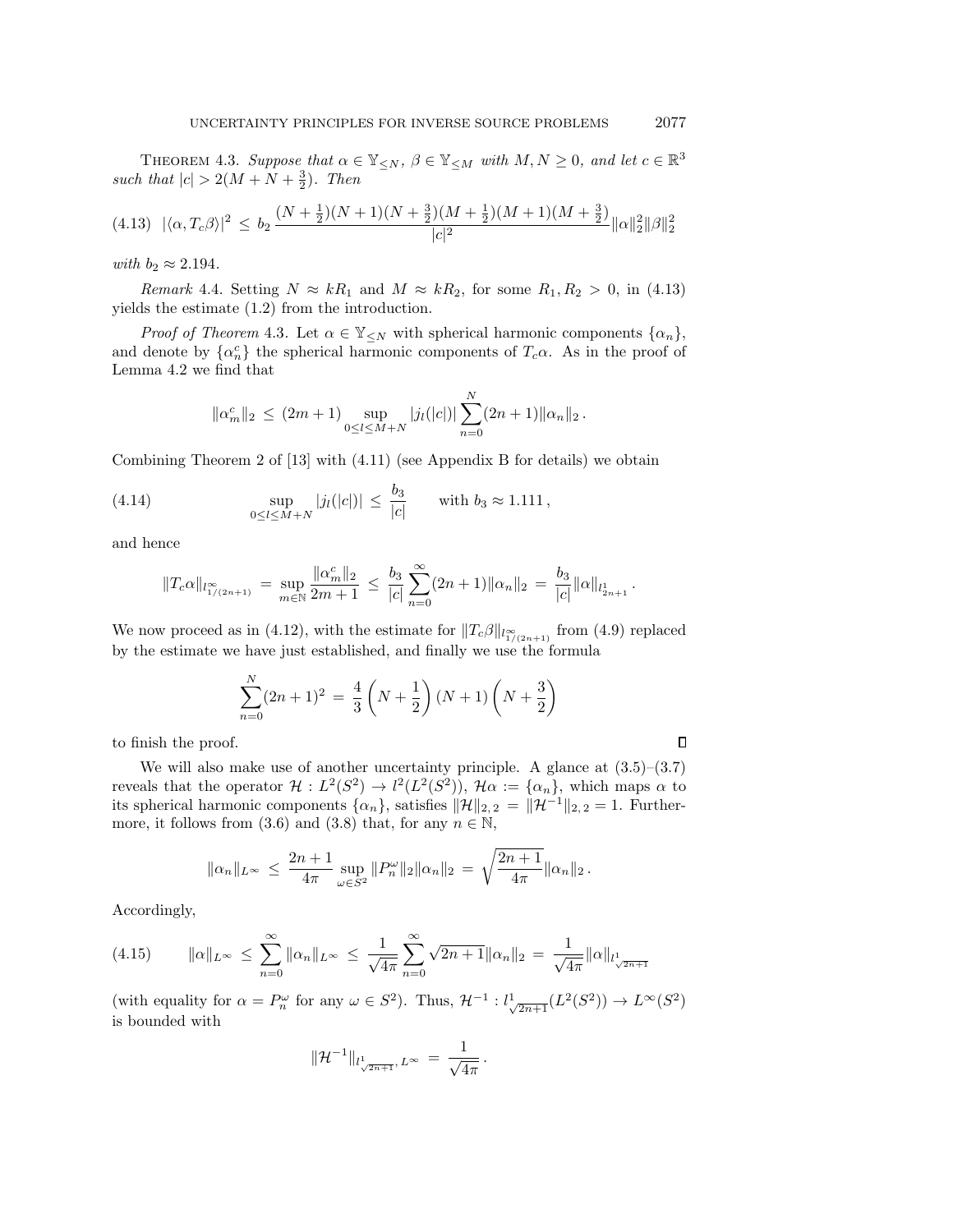On the other hand, for any  $\alpha \in L^2(S^2)$  with spherical harmonic components  $\{\alpha_n\}$ and any  $\beta \in L^2(S^2)$ , [\(3.6\)](#page-6-0) implies that, for any  $n \in \mathbb{N}$ ,

$$
\langle \beta, \alpha_n \rangle = \frac{2n+1}{4\pi} \int_{S^2} \overline{\beta(\theta)} \int_{S^2} P_n(\theta \cdot \omega) \alpha(\omega) \, \mathrm{d}s(\omega) \, \mathrm{d}s(\theta).
$$

Applying the Cauchy–Schwarz inequality and [\(3.8\)](#page-6-2) yields

$$
\leq \frac{2n+1}{4\pi} \left( \int_{S^2} \int_{S^2} |\beta(\theta)|^2 |\alpha(\omega)| d s(\theta) \right)^{\frac{1}{2}} \left( \int_{S^2} \int_{S^2} P_n^2(\theta \cdot \omega) |\alpha(\omega)| d s(\theta) \right)^{\frac{1}{2}}
$$
  
= 
$$
\frac{2n+1}{4\pi} ||\beta||_2 ||\alpha||_{L^1}^{\frac{1}{2}} \sqrt{\frac{4\pi}{2n+1}} ||\alpha||_{L^1}^{\frac{1}{2}} = \sqrt{\frac{2n+1}{4\pi}} ||\beta||_2 ||\alpha||_{L^1},
$$

and choosing  $\beta = \alpha_n$  gives, for any  $n \in \mathbb{N}$ ,

$$
\|\alpha_n\|_2 \, \leq \, \sqrt{\frac{2n+1}{4\pi}} \|\alpha\|_{L^1} \, ,
$$

and therefore

$$
\|\alpha\|_{l^{\infty}_{1/\sqrt{2n+1}}} = \sup_{n \in \mathbb{N}} \frac{\|\alpha_n\|_2}{\sqrt{2n+1}} \leq \frac{1}{\sqrt{4\pi}} \|\alpha\|_{L^1}.
$$

Hence, the operator  $\mathcal{H}: L^1(S^2) \to \mathcal{L}^{\infty}_{1/\sqrt{2n+1}}$  is bounded with

$$
\|\mathcal{H}\|_{L^1, l^{\infty}_{1/\sqrt{2n+1}}} \leq \frac{1}{\sqrt{4\pi}}.
$$

The next theorem gives a lower bound on the angle between the translate  $T_c\alpha$  of a nonevanescent far field  $\alpha$  and a function  $\beta$  supported only on part of  $S^2$  in terms of the  $l^0$ -support of  $\alpha$  and the  $L^0$ -support of  $\beta$ . This result will be the main ingredient of our analysis of the data completion problem.

<span id="page-12-0"></span>THEOREM 4.5. Let  $\alpha, \beta \in L^2(S^2)$  such that the corresponding spherical harmonic components  $\{\alpha_n\}$  satisfy  $\text{supp}\{\alpha_n\} \subseteq W$  with  $W \subseteq \mathbb{N}$ , and let  $c \in \mathbb{R}^3$ . Then,

$$
|\langle T_c\alpha, \beta \rangle|^2 \le \frac{\|\beta\|_{L^0}}{4\pi} \sum_{n \in W} (2n+1) \, \|\alpha\|_2^2 \|\beta\|_2^2.
$$

*Proof.* Combining Hölder's inequality with  $(4.8)$  and  $(4.15)$  we find that

$$
|\langle T_c \alpha, \beta \rangle| \le ||T_c \alpha||_{L^{\infty}} ||\beta||_{L^1} \le ||\alpha||_{L^{\infty}} ||\beta||_{L^1} \le \left(\frac{1}{\sqrt{4\pi}} \sum_{n \in W} \sqrt{2n+1} ||\alpha_n||_2\right) ||\beta||_{L^1}
$$
  

$$
\le \frac{1}{\sqrt{4\pi}} \left(\sum_{n \in W} (2n+1)\right)^{\frac{1}{2}} ||\alpha||_2 \sqrt{||\beta||_{L^0}} ||\beta||_2.
$$

For  $\alpha \in \mathbb{Y}_{\leq N}$ , we may use the formula  $\sum_{n=0}^{N} (2n + 1) = (N + 1)^2$  to restate Theorem [4.5](#page-12-0) as follows.

<span id="page-12-2"></span><span id="page-12-1"></span>COROLLARY 4.6. Let  $\alpha \in \mathbb{Y}_{\leq N}$ ,  $\beta \in L^2(\Omega)$  with  $\Omega \subseteq S^2$ , and  $c \in \mathbb{R}^3$ . Then

(4.16) 
$$
|\langle T_c \alpha, \beta \rangle|^2 \leq \frac{|\Omega|}{4\pi} (N+1)^2 ||\alpha||_2^2 ||\beta||_2^2.
$$

Remark 4.7. Setting  $N \approx kR$ , for some  $R > 0$ , in [\(4.16\)](#page-12-1) yields the estimate [\(1.4\)](#page-2-3) from the introduction.

 $|\langle \beta, \alpha_n \rangle|$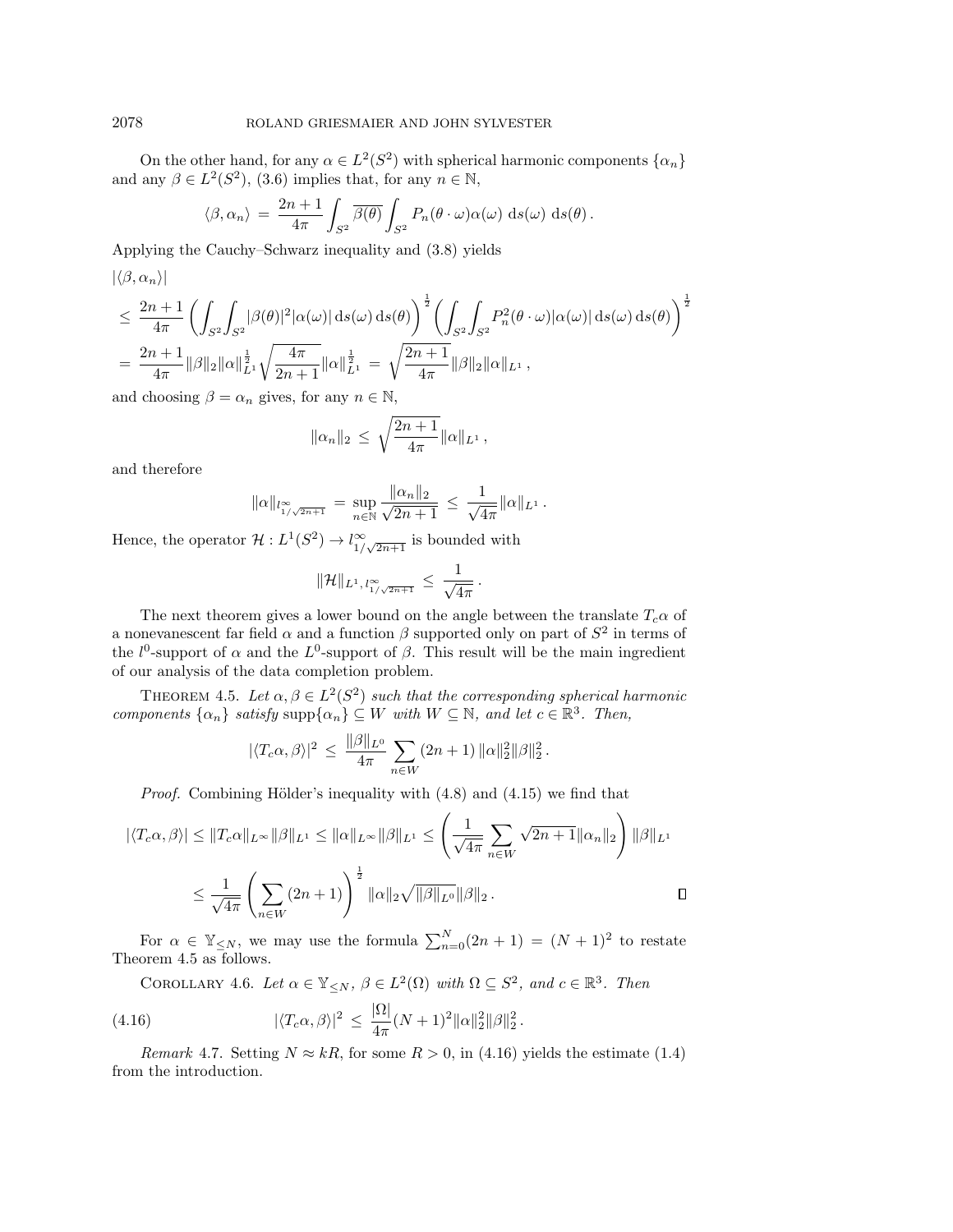<span id="page-13-0"></span>5. Corollaries of the uncertainty principles. The uncertainty principles established in Theorems [4.1,](#page-9-0) [4.3,](#page-10-1) and [4.5](#page-12-0) have immediate consequences for data completion and far field splitting.

In [\[6,](#page-25-7) [7,](#page-25-8) [8\]](#page-25-1) we recently developed two classes of reconstruction algorithms for these inverse problems in  $\mathbb{R}^2$ , one based on  $l^2$  techniques (least squares) and the other using  $l<sup>1</sup>$  minimization (basis pursuit). We provided the corresponding stability analysis in [\[8\]](#page-25-1), using uncertainty principles. Here we comment on modifications and extensions of these results that are needed for the three-dimensional setting. We will do so only for the least squares algorithms and note that similar modifications apply to the algorithms based on  $l<sup>1</sup>$  arguments. Since, apart from the new uncertainty principles, the proofs of the theorems below are relatively straightforward modifications of the corresponding results in the two-dimensional case, we omit them and refer the reader to [\[8\]](#page-25-1).

The regularized Picard criterion from section [3](#page-5-0) tells us that, up to measurement precision  $p$ , a far field radiated by a limited power source with power threshold P in  $B_R(0)$  coincides with an  $\alpha$  that belongs to the subspace of nonevanescent far fields  $\mathbb{Y}_{\leq N}$ , where  $N = N(R, P, p)$  as in [\(3.9\)](#page-7-1), is just a little bigger than R. Accordingly, the uncertainty principles from the previous section apply to this setting. The first result below gives conditions under which we can split the sum of two nonevanescent far fields radiated from well-separated localized sources into the original summands by solving a well-conditioned least squares problem and provides a stability estimate.

<span id="page-13-5"></span>THEOREM 5.1. Suppose that  $\gamma^0, \gamma^1 \in L^2(S^2)$ ,  $c_1, c_2 \in \mathbb{R}^3$ , and  $N_1, N_2 \in \mathbb{N}$  such that  $|c_1 - c_2| > 2(N_1 + N_2 + \frac{3}{2})$  and

<span id="page-13-3"></span>(5.1) 
$$
C := b_2 \frac{(N_1 + \frac{1}{2})(N_1 + 1)(N_1 + \frac{3}{2})(N_2 + \frac{1}{2})(N_2 + 1)(N_2 + \frac{3}{2})}{|c_1 - c_2|^2} < 1
$$

<span id="page-13-1"></span>with  $b_2 \approx 2.194$ , and let

(5.2a) 
$$
\gamma^0 \stackrel{\text{LS}}{=} T_{c_1}^* \alpha_1^0 + T_{c_2}^* \alpha_2^0, \qquad \alpha_i^0 \in l^2(\mathbb{Y}_{\leq N_i}),
$$

(5.2b) 
$$
\gamma^1 \stackrel{\text{LS}}{=} T_{c_1}^* \alpha_1^1 + T_{c_2}^* \alpha_2^1, \qquad \alpha_i^1 \in l^2(\mathbb{Y}_{\leq N_i}).
$$

Then, for  $i = 1, 2$ ,

<span id="page-13-2"></span>(5.3) 
$$
\|\alpha_i^1 - \alpha_i^0\|_2^2 \le (1 - C)^{-1} \|\gamma^1 - \gamma^0\|_2^2.
$$

The notation in [\(5.2\)](#page-13-1) means that  $\alpha_i^j$  are the least squares solutions to the equation  $\gamma^j = T_{c_1}^* \alpha_1^j + T_{c_2}^* \alpha_2^j$ . Since a  $\gamma^j$  that is radiated by a limited power source supported in  $B_{R_1}(c_1) \cup B_{R_2}(c_2)$  will typically not belong to the subspace  $T_{c_1}^* l^2(\mathbb{Y}_{\leq N_1}) \oplus T_{c_2}^* l^2(\mathbb{Y}_{\leq N_2})$ (although it is very close to this subspace if  $N_i \gtrsim R_i$ ),  $\alpha_1^j$  and  $\alpha_2^j$  will usually not solve [\(5.2\)](#page-13-1) exactly. However, the estimate [\(5.3\)](#page-13-2) is always true and provides an explicit bound on the absolute condition number of the splitting operator, which maps  $\gamma^j$  to  $(\alpha_1^j, \alpha_2^j)$ . The condition [\(5.1\)](#page-13-3) essentially relates the radii  $R_i$  of the balls which contain the supports of the sources and the distance  $|c_1 - c_2|$  between their centers.

<span id="page-13-4"></span>Next we present a corresponding corollary of Theorem [4.5,](#page-12-0) which is concerned with data completion. Assuming that a far field is radiated from a small ball  $B_R(c)$  and measured on most of the sphere, then Theorem [5.2](#page-13-4) below says that its nonevanescent part can be recovered on the entire sphere. More precisely, we consider the case where the farfield  $\alpha = T_c^* \alpha^0$  cannot be measured on a subset  $\Omega \subseteq S^2$ , and instead we observe  $\gamma = \alpha + \beta$ , where  $\beta = -\alpha|_{\Omega}$ .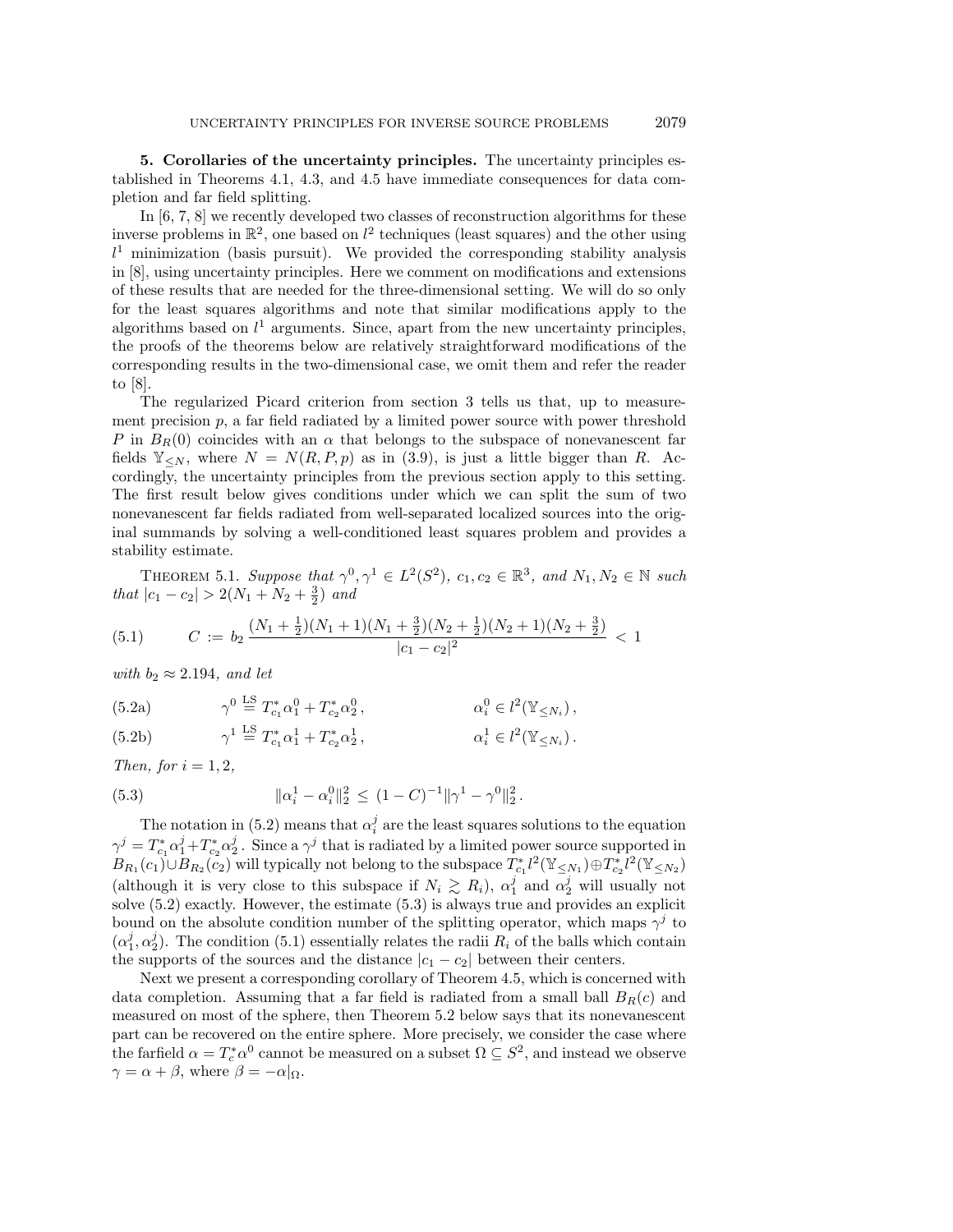THEOREM 5.2. Suppose that  $\gamma^0, \gamma^1 \in L^2(S^2)$ ,  $c \in \mathbb{R}^3$ ,  $N \in \mathbb{N}$ , and  $\Omega \subseteq S^2$  such that

(5.4) 
$$
C := \frac{|\Omega|(N+1)^2}{4\pi} < 1,
$$

and let

<span id="page-14-0"></span>
$$
\gamma^0 \stackrel{\text{LS}}{=} \beta^0 + T_c^* \alpha^0, \qquad \alpha^0 \in l^2(\mathbb{Y}_{\leq N}) \text{ and } \beta^0 \in L^2(\Omega),
$$
  

$$
\gamma^1 \stackrel{\text{LS}}{=} \beta^1 + T_c^* \alpha^1, \qquad \alpha^1 \in l^2(\mathbb{Y}_{\leq N}) \text{ and } \beta^1 \in L^2(\Omega).
$$

<span id="page-14-1"></span>Then

(5.5a) 
$$
\|\alpha^1 - \alpha^0\|_2^2 \le (1 - C)^{-1} \|\gamma^1 - \gamma^0\|_2^2
$$

and

(5.5b) 
$$
\|\beta^1 - \beta^0\|_2^2 \le (1 - C)^{-1} \|\gamma^1 - \gamma^0\|_2^2.
$$

The condition  $(5.4)$  essentially relates the radius R of the support of the source and the measure  $|\Omega|$  of the missing data segment. The estimates [\(5.5\)](#page-14-1) show that we can recover the nonevanescent part of the far field on  $\Omega$  by solving a least squares problem and give explicit stability bounds for this algorithm.

Finally, we note that the results of Theorem [5.1](#page-13-5) can be extended to multiple wellseparated components and that far field splitting and data completion can actually be combined.

<span id="page-14-2"></span>THEOREM 5.3. Suppose that  $\gamma^0, \gamma^1 \in L^2(S^2)$ ,  $c_i \in \mathbb{R}^3$ ,  $N_i \in \mathbb{N}$ ,  $i = 1, ..., I$ , and  $\Omega \subseteq S^2$  such that  $|c_i - c_j| > 2(N_i + N_j + \frac{3}{2})$  for every  $i \neq j$  and

<span id="page-14-4"></span>
$$
(5.6a)
$$

$$
C_{\alpha,i} := \sqrt{\frac{|\Omega|}{4\pi}} (N_i + 1)
$$
  
+  $\sqrt{b_2} \sqrt{\left(N_i + \frac{1}{2}\right) (N_i + 1) \left(N_i + \frac{3}{2}\right)} \sum_{j \neq i} \frac{\sqrt{(N_j + \frac{1}{2})(N_j + 1)(N_j + \frac{3}{2})}}{|c_i - c_j|} < 1$ 

for each i,

(5.6b) 
$$
C_{\beta} := \sqrt{\frac{|\Omega|}{4\pi}} \sum_{i=1}^{I} (N_i + 1) < 1
$$

<span id="page-14-3"></span>with  $b_2 \approx 2.194$ , and let

(5.7a) 
$$
\gamma^0 \stackrel{LS}{=} \beta^0 + \sum_{i=1}^I T_{c_i}^* \alpha_i^0, \qquad \alpha_i^0 \in l^2(\mathbb{Y}_{\leq N_i}) \text{ and } \beta^0 \in L^2(\Omega),
$$

(5.7b) 
$$
\gamma^1 \stackrel{LS}{=} \beta^1 + \sum_{i=1}^I T_{c_i}^* \alpha_i^1, \qquad \alpha_i^1 \in l^2(\mathbb{Y}_{\leq N_i}) \text{ and } \beta^1 \in L^2(\Omega).
$$

Then, for  $i = 1, \ldots, I$ ,

$$
\|\alpha_i^1 - \alpha_i^0\|_2^2 \le (1 - C_{\alpha,i})^{-1} \|\gamma^1 - \gamma^0\|_2^2
$$

and

$$
\|\beta^1-\beta^0\|_2^2\leq (1-C_\beta)^{-1}\|\gamma^1-\gamma^0\|_2^2\,.
$$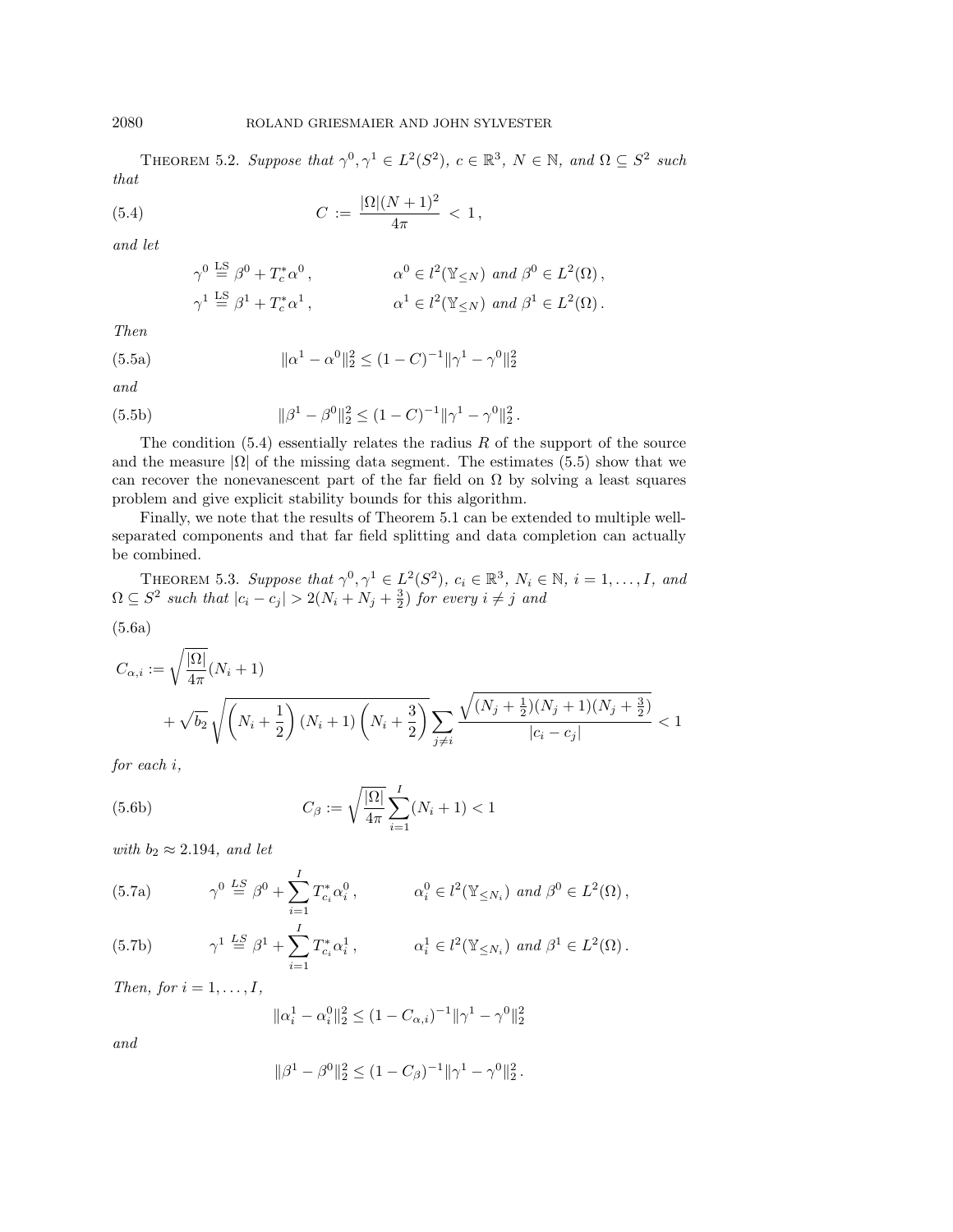Because the sum of the diameters of the supports of well-separated localized source components may be much less than the diameter of a large ball that contains them all, combining data completion with splitting as in Theorem [5.3](#page-14-2) can improve the conditioning of the data completion problem.

<span id="page-15-0"></span>**6.** An analytic example. Let  $f$  be a single-layer source supported on a horizontal two-dimensional disc of radius  $W > 0$ , and let g be the same source, translated vertically by a distance  $d > 0$  (i.e.,  $c_1 = (0, 0, 0)$  and  $c_2 = (0, 0, d)$ ). Specifically, with  $\chi$  denoting the indicator function and  $\delta$  the Dirac mass we define

(6.1) 
$$
f := \frac{1}{2\pi W^2} \chi_{|(x_1, x_2)| < W} \delta_{x_3 = 0}
$$
 and  $g := \frac{1}{2\pi W^2} \chi_{|(x_1, x_2)| < W} \delta_{x_3 = d}$ .

<span id="page-15-3"></span>Recalling that, for any  $\xi \in \mathbb{R}^2$  (in two dimensions)

$$
\int_{|\eta|
$$

the far fields radiated by  $f$  and  $g$  satisfy

$$
\alpha_f(\theta) = \frac{1}{2\pi W^2} \int_{|\xi| \le W} e^{-i(\theta_1, \theta_2) \cdot \xi} d\xi = \frac{J_1(W \sin \vartheta)}{W \sin \vartheta}
$$

and

$$
\alpha_g(\theta) = e^{-id \cos \theta} \frac{J_1(W \sin \theta)}{W \sin \theta}
$$

for  $\theta = (\theta_1, \theta_2, \theta_3) = (\cos \varphi \sin \vartheta, \sin \varphi \sin \vartheta, \cos \vartheta) \in S^2$ . Introducing

$$
a(t)\,:=\,\frac{J_1(t)}{t}\,=\,\frac{1}{2}\sum_{k=0}^\infty\frac{(-1)^k}{4^kk!(k+1)!}t^{2k}\,,\qquad t\geq 0
$$

(see, e.g., [\[18,](#page-26-7) 10.2.2]), and  $b(t) := (a(t))$  $(\sqrt{t})^2$ ,  $t \geq 0$ , we note that both functions are analytic. This implies that  $a$  and  $b$  and their first and second derivatives are bounded on the compact interval [0, 1], and explicit calculations using the recurrence relations for Bessel functions immediately show that the same is also true on  $(1, \infty)$ . In particular,  $|a(t)| \leq 1$  and the asymptotic behavior of Bessel functions for large argument (cf., e.g., [\[18,](#page-26-7) 10.17.3]) gives  $|a(t)| \leq C_a t^{-3/2}$  for some  $C_a > 0$ .

Accordingly,

<span id="page-15-2"></span>
$$
\|\alpha_f\|_2^2 = \|\alpha_g\|_2^2 = \int_0^{2\pi} \int_0^{\pi} a^2 (W \sin \vartheta) \sin \vartheta \, d\vartheta \, d\varphi
$$
  
(6.2)  

$$
= 4\pi \int_0^1 a^2 (Wt) \frac{t}{\sqrt{1-t^2}} \, dt
$$
  

$$
\leq 4\pi \int_0^{\frac{1}{W}} \frac{t}{\sqrt{1-t^2}} \, dt + 4\pi C_a^2 \int_{\frac{1}{W}}^1 \frac{1}{(Wt)^3} \frac{t}{\sqrt{1-t^2}} \, dt \leq \frac{C}{W^2}
$$

for some  $C > 0$ . On the other hand,

<span id="page-15-1"></span>(6.3)  
\n
$$
\langle \alpha_f, \alpha_g \rangle = \int_0^{2\pi} \int_0^{\pi} a^2 (W \sin \vartheta) e^{id \cos \vartheta} \sin \vartheta d\vartheta d\varphi
$$
\n
$$
= 4\pi \operatorname{Re} \left( \int_0^{\frac{\pi}{2}} a^2 (W \sin \vartheta) e^{id \cos \vartheta} \sin \vartheta d\vartheta \right).
$$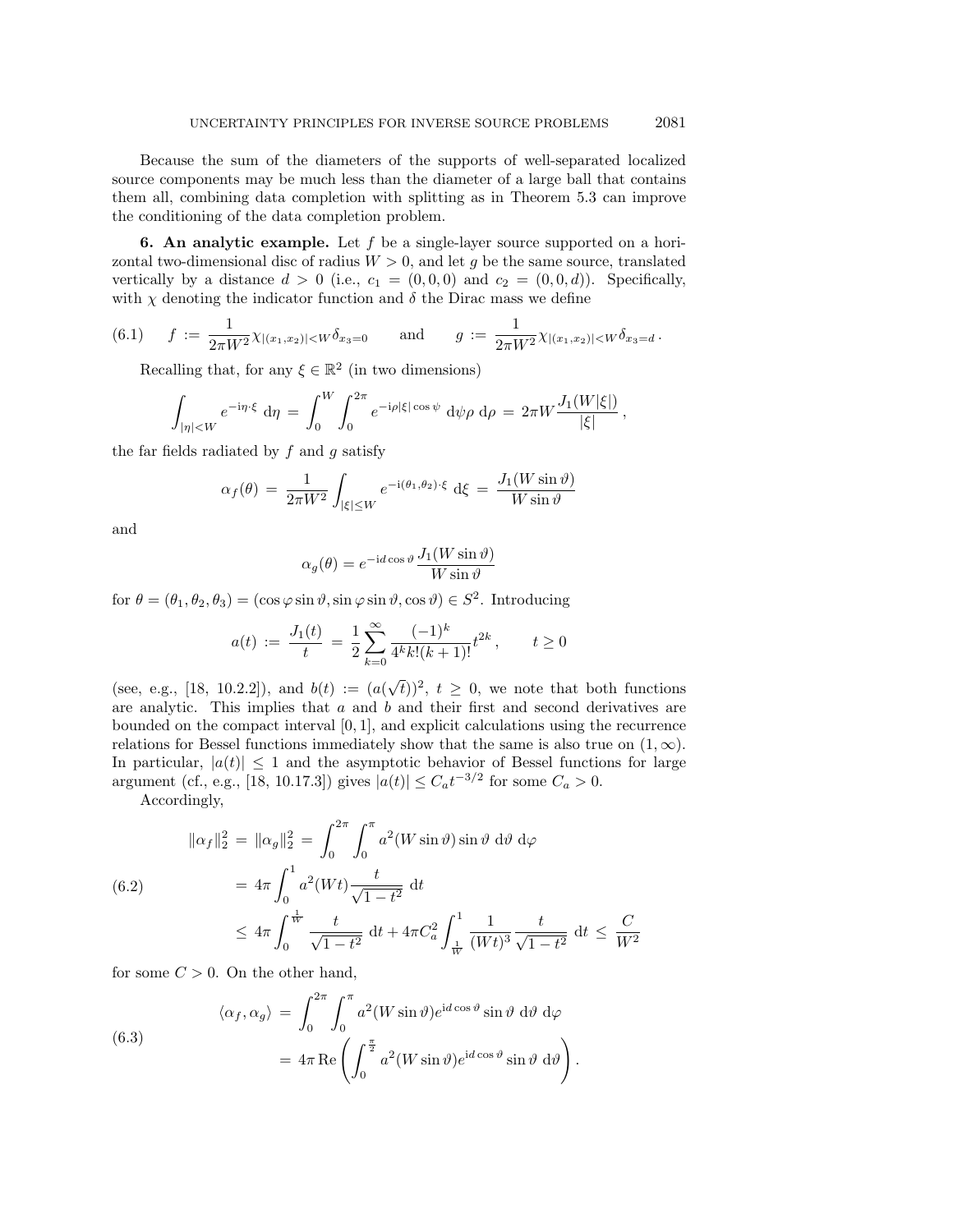Integrating by parts twice and using the shorthand notation  $s(t) := 1 - t^2$ , we find that

$$
\int_0^{\frac{\pi}{2}} a^2 (W \sin \vartheta) e^{id \cos \vartheta} \sin \vartheta d\vartheta = \int_0^1 a^2 (W \sqrt{1 - t^2}) e^{idt} dt = \int_0^1 b(W^2 s(t)) e^{idt} dt
$$
  
\n
$$
= b(W^2 s(t)) \frac{e^{idt}}{id} \Big|_{t=0}^1 - \frac{W^2}{id} \int_0^1 b'(W^2 s(t)) s'(t) e^{idt} dt
$$
  
\n
$$
= \frac{1}{4} \frac{e^{id}}{id} - \frac{b(W^2)}{id} - \frac{W^2}{id} \left( b'(W^2 s(t)) s'(t) \frac{e^{idt}}{id} \Big|_{t=0}^1 - \int_0^1 \left( b''(W^2 s(t)) W^2 (s'(t))^2 + b'(W^2 s(t)) s''(t) \right) \frac{e^{idt}}{id} dt \right).
$$

The boundedness of b, b', and b'' on  $[0, \infty)$  implies

$$
\int_0^{\frac{\pi}{2}} a^2 (W \sin \vartheta) e^{id \cos \vartheta} \sin \vartheta d\vartheta = \frac{1}{4} \frac{e^{id}}{id} + \mathcal{O}\left(\frac{W^4}{d^2}\right).
$$

Substituting this into [\(6.3\)](#page-15-1) yields

(6.4) 
$$
\langle \alpha_f, \alpha_g \rangle = \pi \frac{\sin d}{d} + \mathcal{O}\left(\frac{W^4}{d^2}\right).
$$

The combinination of [\(6.2\)](#page-15-2) and [\(6.4\)](#page-16-0) shows that

<span id="page-16-0"></span>
$$
\frac{\langle \alpha_f, \alpha_g \rangle}{\|\alpha_f\|_2 \|\alpha_g\|_2} \gtrsim \frac{W^2}{d} \sin d + \mathcal{O}\left(\frac{W^6}{d^2}\right),
$$

while the conclusion of Theorem [4.3](#page-10-1) with  $d = |c|$  and  $N = M \approx W$  is

$$
\frac{\langle \alpha_f, \alpha_g \rangle}{\|\alpha_f\|_2 \|\alpha_g\|_2} \, \lesssim \, \frac{W^3}{d}
$$

so that it may be possible to improve  $(4.13)$ , but the dependence on the diameter W can be no better than  $W^2$ . Similar calculations in two dimensions, using a constant single-layer source supported on a line, yield  $\frac{W}{\sqrt{2}}$  $\frac{d}{d}$  as both upper and lower bounds, which may be a reason to expect that Theorem [4.3](#page-10-1) is not sharp.

We can also use f as defined in [\(6.1\)](#page-15-3) to check that the dependence on  $|\Omega|$  and N in Corollary [4.6](#page-12-2) is sharp. With  $N \approx W$ ,  $\beta$  supported in  $\Omega$ , and  $c = 0$ , inequality [\(4.16\)](#page-12-1) becomes

(6.5) 
$$
\frac{\langle \alpha_f, \beta \rangle}{\|\alpha_f\|_2 \|\beta\|_2} \leq \sqrt{\frac{|\Omega| W^2}{4\pi}}.
$$

If we choose  $\Omega_{\varepsilon}$ ,  $\varepsilon > 0$ , to be the neighborhood of the north pole

$$
\Omega_{\varepsilon} \, := \, \{ (\cos \varphi \sin \vartheta, \sin \varphi \sin \vartheta, \cos \vartheta) \mid 0 \le \vartheta < \varepsilon \, , \, 0 \le \varphi < 2\pi \} \subseteq S^2 \, ,
$$

then

<span id="page-16-1"></span>
$$
\lim_{\varepsilon \to 0} \frac{1}{|\Omega_{\varepsilon}|} \int_{\Omega_{\varepsilon}} \alpha_f^2(\theta) \, ds(\theta) = \alpha_f^2((0,0,1)) = \frac{1}{4}.
$$

Now let  $\beta_{\varepsilon}$  be the restriction of  $\alpha_{f}$  to  $\Omega_{\varepsilon}$  and  $\varepsilon = \frac{1}{W}$ . Then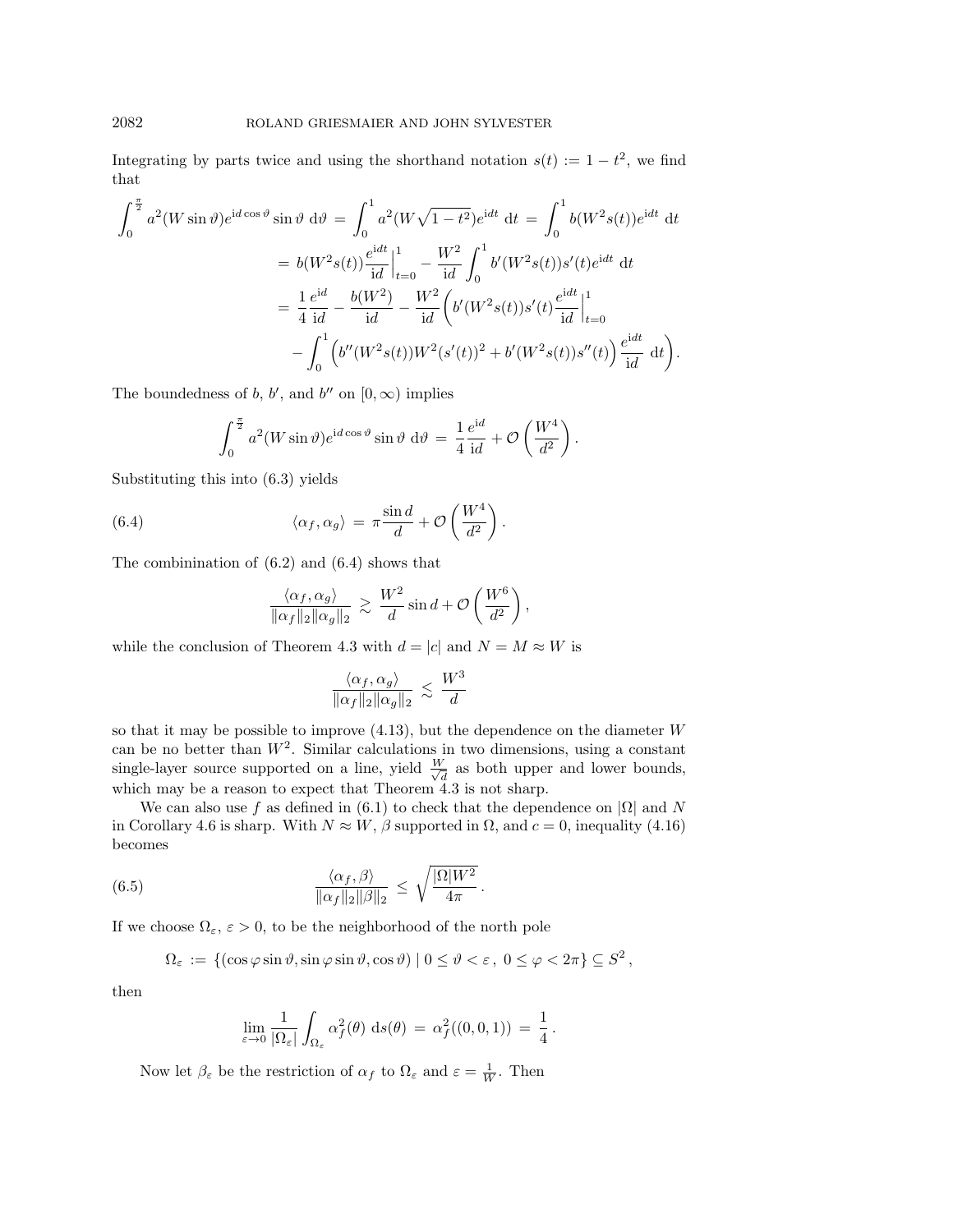$$
\frac{\langle \alpha_f, \beta_\varepsilon \rangle}{\|\alpha_f\|_2 \|\beta_\varepsilon\|_2} = \frac{1}{\|\alpha_f\|_2 \|\beta_\varepsilon\|_2} \int_{\Omega_\varepsilon} \alpha_f^2(\theta) \, \mathrm{d}s(\theta) = \frac{\|\beta_\varepsilon\|_2}{\|\alpha_f\|_2} \geq C^{-\frac{1}{2}} \|\beta_\varepsilon\|_2 W,
$$

where C is the constant in [\(6.2\)](#page-15-2). But  $|\Omega_{\varepsilon}|^{-\frac{1}{2}} ||\beta_{\varepsilon}||_2 \to \frac{1}{2}$  as  $\varepsilon \to 0$ , so for  $\varepsilon$  small enough,

$$
\frac{\langle \alpha_f, \beta_\varepsilon \rangle}{\|\alpha_f\|_2 \|\beta_\varepsilon\|_2} \, \geq \, \frac{C^{-\frac 12}}{4} \sqrt{|\Omega_\varepsilon| W^2} \, ,
$$

which shows that the dependence on  $|\Omega|$  and W in [\(6.5\)](#page-16-1) is sharp.

<span id="page-17-0"></span>7. A numerical example. We briefly discuss a numerical implementation of the least squares scheme for simultaneous data completion and splitting as considered in Theorem [5.3.](#page-14-2) The algorithm is an extension of methods described in [\[6,](#page-25-7) [8\]](#page-25-1) for the two-dimensional case.

Suppose that the far field  $\alpha = \sum_{i=1}^{I} T_{c_i}^* \alpha_i$  is a superposition of far fields  $T_{c_i}^* \alpha_i$  radiated by limited power sources supported in balls  $B_{R_i}(c_i)$ , for some  $c_i \in \mathbb{R}^3$  and  $R_i > 0$ , and that we are unable to measure  $\alpha$  on a subset  $\Omega \subseteq S^2$ . Given a priori information on the approximate location of the supports of the individual source components, i.e.,  $B_{R_i}(c_i), i = 1, \ldots, I$ , we will recover an approximation of the nonevanescent part of  $\alpha|_{\Omega}$  from  $\alpha|_{S^2\setminus\Omega}$ . Writing  $\gamma := \alpha|_{S^2\setminus\Omega}$  for the observed far field data and  $\beta := -\alpha|_{\Omega}$ implies that

$$
\gamma\,=\,\beta+\sum_{i=1}^I T^*_{c_i}\alpha_i\,,
$$

i.e., we are in the setting of Theorem [5.3.](#page-14-2)

In the following we use the abbreviations  $V_0 := L^2(\Omega)$  and  $V_i := T_{c_i}^* l^2(\mathbb{Y}_{\leq N_i}),$  $i = 1, \ldots, I$ . Denoting by  $P_0, \ldots, P_I$  the orthogonal projections onto  $V_0, \ldots, V_I$ , respectively, the least squares problem [\(5.7\)](#page-14-3) is equivalent to seeking approximations  $a_i \in V_i$  of  $T_{c_i}^* \alpha_i$ ,  $i = 1, ..., I$ , and  $b \in V_0$  of  $\beta$  satisfying the linear system

<span id="page-17-1"></span>(7.1) 
$$
\begin{bmatrix} I & P_0 P_1 & \cdots & P_0 P_I \\ P_1 P_0 & I & \cdots & P_1 P_I \\ \vdots & \vdots & & \vdots \\ P_I P_0 & P_I P_1 & \cdots & I \end{bmatrix} \begin{bmatrix} b \\ a_1 \\ \vdots \\ a_I \end{bmatrix} = \begin{bmatrix} 0 \\ P_1 \gamma \\ \vdots \\ P_I \gamma \end{bmatrix}.
$$

In compliance with the regularized Picard criterion from section [3](#page-5-0) we choose the numbers  $N_1, \ldots, N_I$  that determine the dimension of the individual subspaces  $V_1, \ldots, V_I$ such that  $N_i \gtrsim kR_i$ . The estimates from Theorem [5.3](#page-14-2) give bounds on the absolute condition number of the block-operator on the left-hand side of [\(7.1\)](#page-17-1).

Assuming that the whole ensemble of sources is contained in a ball  $B_R(0)$  of radius  $R > 0$  around the origin, the nonevanescent part of  $\alpha$  (and of each far field component  $T_{c_1}^* \alpha_1, \ldots, T_{c_I}^* \alpha_I)$  is well approximated by its projection onto the subspace  $\mathbb{Y}_{\leq N} \subseteq L^2(S^2)$  with  $N \geq kR$ . In our numerical implementation we solve the restriction of [\(7.1\)](#page-17-1) to this subspace.

A glance at the proofs of Theorems [5.1](#page-13-5) and [5.2](#page-13-4) reveals that square roots of the left-hand sides of [\(5.1\)](#page-13-3) and [\(5.4\)](#page-14-0) are just upper bounds for the operator norms  $||P_iP_j||_{2,2}$  of the entries of the block-operator on the left-hand side of [\(7.1\)](#page-17-1). If [\(5.6a\)](#page-14-4) is satisfied, then this (self-adjoint) operator is strictly diagonally dominant and thus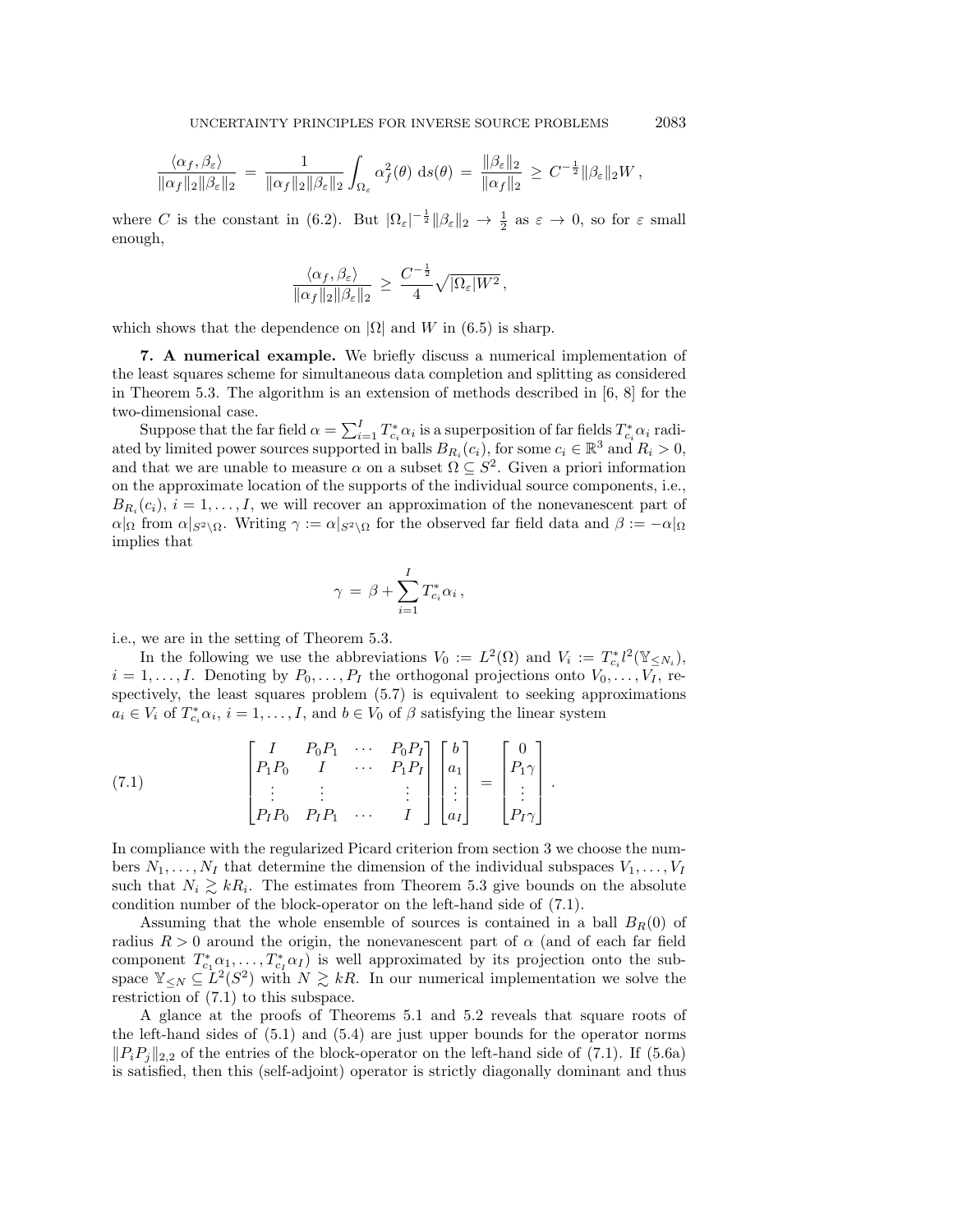<span id="page-18-0"></span>

FIG. 2. Left: Geometry of the scatterers. Center: Real part of the exact far field  $\alpha$ . Right: Illustration of the missing data segment  $\Omega$ .

positive definite. Accordingly, we apply the conjugate gradient method to solve the linear system [\(7.1\)](#page-17-1) (restricted to  $\mathbb{Y}_{\leq N}$ ), evaluating the projections  $P_iP_j$  using discrete spherical harmonic transforms.

In our numerical example below we use simulated far field data on an equiangular grid

<span id="page-18-1"></span>
$$
(7.2) \quad \Theta := \left\{ \left. \theta(\vartheta_m, \varphi_n) \right| \vartheta_m = m\pi/M, \ \varphi_n = 2n\pi/M, \ m, n = 0, \dots, M \right\} \subseteq S^2,
$$

where as before  $\theta(\vartheta,\varphi) = (\cos \varphi \sin \vartheta, \sin \varphi \sin \vartheta, \cos \vartheta)$ . Following, e.g., Theorem 3 of [\[5\]](#page-25-9), it is appropriate under our conditions to sample the far field  $\alpha$  at M equidistant angles  $\varphi \in [0, 2\pi)$  and the same number of equidistant angles  $\vartheta \in [0, \pi]$ , where M is given by

<span id="page-18-2"></span>
$$
(7.3) \t\t\t\t M \gtrsim 2R.
$$

Example 7.1. We consider a scattering problem with two obstacles as shown in Figure [2](#page-18-0) (left), which are illuminated by an incident plane wave  $u^{i}(x) = e^{ikx \cdot d}, x \in \mathbb{R}^{3}$ , with incident direction  $d = (1, 0, 0)$  and wavenumber  $k = 5$  (i.e., the wavelength is  $\lambda =$  $2\pi/5 \approx 1.26$ ). For better visualization this plot contains projections of the scatterers on the three coordinate planes. The diameters of the two obstacles (in conventional units) are 2.00 (ellipsoid) and 3.46 (cube), and both of them are contained in the ball  $B_{10}(0)$  of radius  $R = 10$  around the origin. Accordingly, we choose  $N = \lceil \frac{e}{2}kR \rceil = 68$ .

Assuming that the ellipsoid is sound soft whereas the cube is sound hard, the scattered field  $u^s$  satisfies the homogeneous Helmholtz equation outside the obstacles, the Sommerfeld radiation condition at infinity, and Dirichlet (ellipsoid) or Neumann boundary conditions (cube) on the boundaries of the obstacles. We simulate the far field pattern  $\alpha$  of the scattered field on the equiangular grid  $\Theta \subseteq S^2$  from [\(7.2\)](#page-18-1) with  $M = 128$  (i.e.,  $M \gtrsim 2kR = 100$  in compliance with [\(7.3\)](#page-18-2)) using a boundary element method.<sup>[5](#page-18-3)</sup>

Figure [2](#page-18-0) (center) shows a visualization of the real part of  $\alpha$  over the sphere. Since the far field  $\alpha$  can be written as a superposition of two far fields radiated by two individual smooth sources supported in arbitrarily small neighborhoods of the scattering obstacles (cf., e.g.,  $[16, \text{Lemma } 3.6]$ ), this example fits into the framework of the previous sections.

We assume that the far field cannot be measured on the segment

$$
\Omega = \{ \theta(\vartheta,\varphi)) \mid 0 \le \vartheta \le \pi, \ 0 < \varphi < \pi/6 \} \subseteq S^2,
$$

<span id="page-18-3"></span><sup>&</sup>lt;sup>5</sup>The data have been generated using the C++ boundary element library BEM++ (see [\[20\]](#page-26-8)).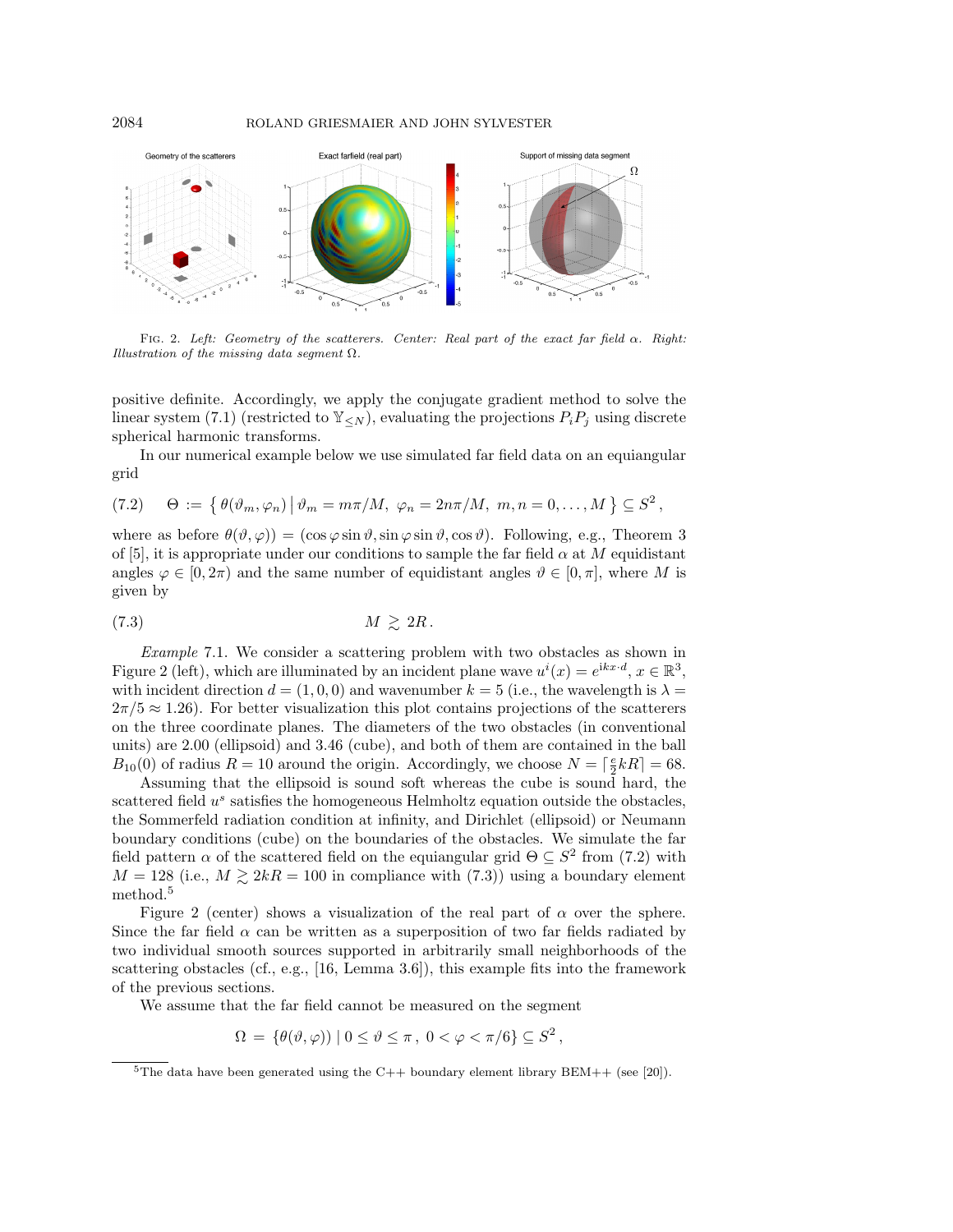<span id="page-19-1"></span>

FIG. 3. Left: Real part of the observed far field  $\gamma$ . Center: Real part of the reconstruction of the missing part  $\alpha|_{\Omega}$ . Right: Real part of the difference between exact far field and reconstructed far field on the whole sphere.

which is illustrated in Figure [2](#page-18-0) (right); accordingly,  $|\Omega| = \pi/3$ . As a priori information on the location of the supports of the individual source components we use the balls  $B_{R_i}(c_i)$ ,  $i = 1, 2$ , with  $c_1 = (5, 5, 5)$ ,  $c_2 = (-4, -2, -4)$ , and  $R_1 = 1.5$ ,  $R_2 = 2.0$ . We choose  $N_1 = \lceil \frac{e}{2}kR_1 \rceil = 11$  and  $N_2 = \lceil \frac{e}{2}kR_2 \rceil = 14$  and solve the linear system [\(7.1\)](#page-17-1) (restricted to  $\mathbb{Y}_{\leq N}$ ) using 500 conjugate gradient iterations.

Figure [3](#page-19-1) shows plots of the real part of the observed data  $\gamma$  (left), the real part of the reconstruction of the missing data segment (center), and the real part of the difference between the exact far field and the reconstructed far field (right).

The relative approximation error of this reconstruction is

$$
\frac{\|\alpha\|_{\Omega} - b\|_{L^2(\Omega)}}{\|\alpha\|_{L^2(\Omega)}} \approx 9.1 \cdot 10^{-4} \quad \text{and} \quad \frac{\|\alpha - (a_1 + a_2)\|_2}{\|\alpha\|_2} \approx 4.3 \cdot 10^{-4}.
$$

To put this into perspective, we note that the best approximation error of  $\alpha$  in  $\mathbb{Y}_{\leq N}$ satisfies

$$
\frac{\|\alpha - \mathcal{P}_N\alpha\|_2}{\|\alpha\|_2} \approx 6.8 \cdot 10^{-9}.
$$

Conclusions. We have derived uncertainty principles formulated as estimates for the cosine of an angle between subspaces and combined them with a characterization of nonevanescent far fields to obtain explicit estimates of condition numbers for far field splitting and data completion for any number of well-separated scatterers in  $\mathbb{R}^3$ . An important feature of these estimates is that they are unitless and have a simple direct physical interpretation in terms of wavelength, size, and distance between sources.

Several unanswered questions remain, the most significant being the sharpness of the dependence of the cosine estimate for the far field splitting operator. Does the estimate in [\(1.2\)](#page-2-2) hold with  $(kR_1)^{\frac{3}{2}}(kR_2)^{\frac{3}{2}}$  replaced by  $kR_1kR_2$ ? In addition, while we believe the constants in Theorem [5.2](#page-13-4) are pretty close to optimal, the constants  $C_{\alpha,i}$  and  $C_{\beta}$  in Theorem [5.3](#page-14-2) may well admit substantial improvement.

<span id="page-19-0"></span>Appendix A. Properties of the rescaled squared singular values. Recalling [\(4.11\)](#page-10-2) we obtain from [\[18,](#page-26-7) 10.22.5] that the rescaled singular values from [\(3.4a\)](#page-5-5) satisfy

$$
s_n^2(R) = 2\pi R^3(j_n^2(R) - j_{n-1}(R)j_{n+1}(R)), \qquad n \in \mathbb{N}.
$$

As in [\[8,](#page-25-1) (SM1.2)] this implies that

<span id="page-19-2"></span>(A.1) 
$$
s_n^2(R) = \pi^2 \left( (R J'_{n + \frac{1}{2}}(R))^2 + \left( R^2 - \left( n + \frac{1}{2} \right)^2 \right) J_{n + \frac{1}{2}}^2(R) \right), \quad n \in \mathbb{N}.
$$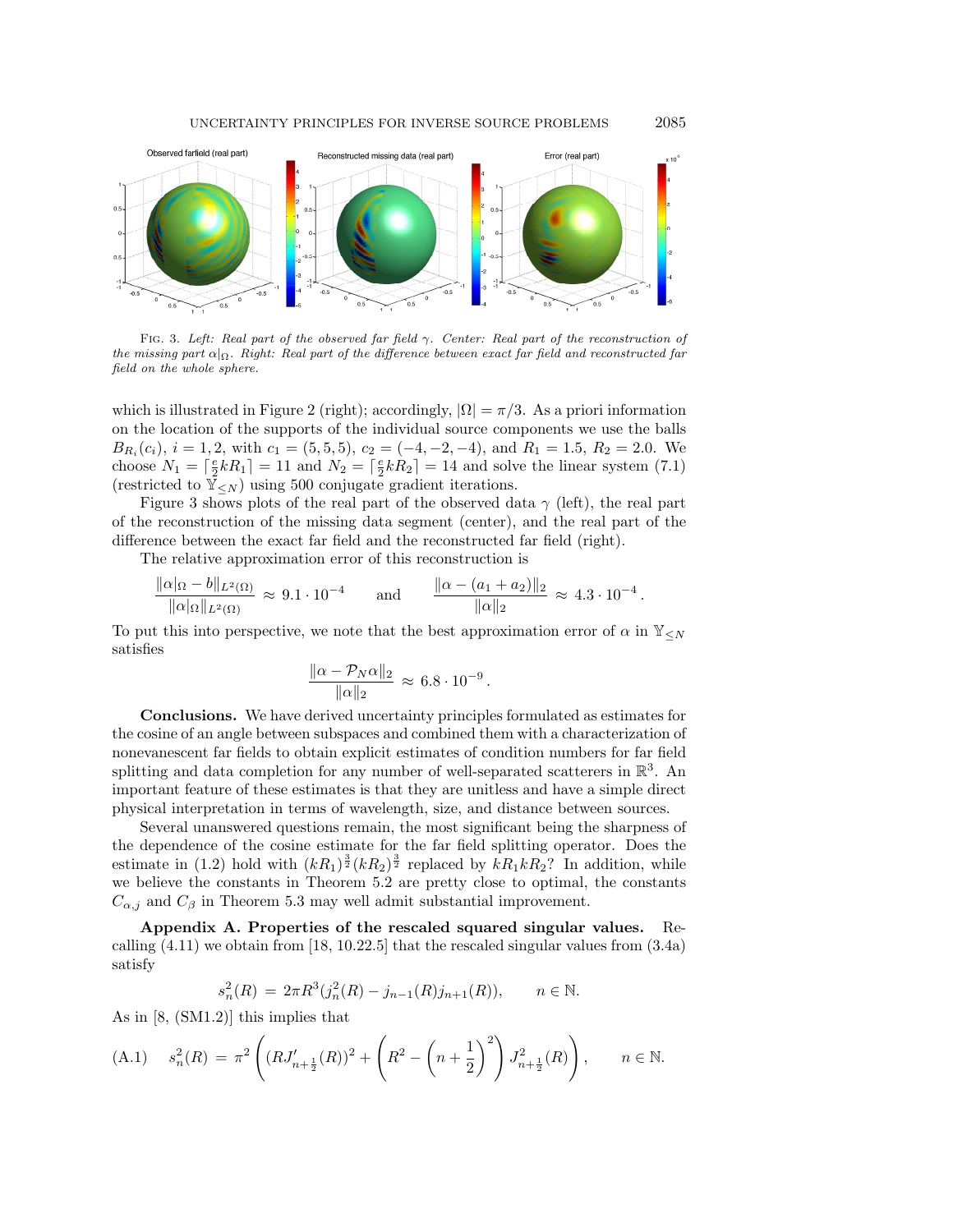Lemma A.1.

$$
\sum_{n=0}^{\infty} (2n+1)s_n^2(R) = 4\pi \frac{R^3}{3}.
$$

Proof. Applying formula 10.60.12 of [\[18\]](#page-26-7), the definition [\(3.4a\)](#page-5-5) yields

$$
\sum_{n=0}^{\infty} (2n+1)s_n^2(R) = 4\pi \int_0^R \left( \sum_{n=0}^{\infty} (2n+1)j_n^2(r) \right) r^2 dr = \frac{4\pi}{3} R^3.
$$

The next lemma shows that odd and even rescaled squared singular values,  $s_n^2(R)$ , are monotonically decreasing as functions of n.

Lemma A.2.

$$
s_{n-1}^2(R) - s_{n+1}^2(R) \, \geq \, 0 \, , \qquad n \geq 1 \, .
$$

Proof. Using recurrence relations for Bessel functions (cf. [\[18,](#page-26-7) 10.51.1, 10.51.2]) we find that

$$
j_{n-1}^{2}(z) - j_{n+1}^{2}(z) = \frac{2n+1}{z} (j_{n}^{2})'(z) + \frac{2n+1}{z^{2}} j_{n}^{2}(z), \qquad z \in \mathbb{C}, n \in \mathbb{Z}.
$$

Thus,

$$
s_{n-1}^{2}(R) - s_{n+1}^{2}(R) = 4\pi \left( \int_{0}^{R} \left( (2n+1)r(j_{n}^{2})'(r) + (2n+1)j_{n}^{2}(r) \right) dr \right)
$$
  
=  $4\pi (2n+1)Rj_{n}^{2}(R) \ge 0$ ,

 $\Box$ 

where in the last step we integrated by parts.

Integrating sharp estimates for  $J_n(r)$  from [\[14\]](#page-26-9), we obtain upper bounds for  $s_n^2(R)$ when  $n \geq R > 0$ .

<span id="page-20-0"></span>LEMMA A.3. Suppose that  $n \ge R > 0$ . Then

(A.2) 
$$
s_n^2(R) \leq b_0 R \left( n + \frac{1}{2} \right)^{\frac{2}{3}} \left( \frac{R^2}{(n+1)^2} e^{1 - \frac{R^2}{(n+1)^2}} \right)^{n+1},
$$

where the constant  $b_0 \approx 4.791$  is independent of n and R.

*Proof.* From Theorem 2 of [\[14\]](#page-26-9) we obtain for any  $\nu > 0$  satisfying  $0 < r \leq \nu + \frac{1}{2}$ that

$$
J_{\nu}^{2}(r) \leq \frac{2^{\frac{2}{3}}}{3^{\frac{4}{3}}\left(\Gamma(\frac{2}{3})\right)^{2}} \frac{r^{2\nu}}{\nu^{2\nu+\frac{2}{3}}} e^{\frac{\nu^{2}-r^{2}}{\nu+\frac{1}{2}}},
$$

i.e., setting  $\nu = n + \frac{1}{2}$  (and accordingly  $0 < r \le n + 1$ ) and using [\(4.11\)](#page-10-2),

$$
j_n^2(r) \leq \frac{\pi}{2r} \frac{2^{\frac{2}{3}}}{3^{\frac{4}{3}} \left(\Gamma(\frac{2}{3})\right)^2} \frac{r^{2n+1}}{(n+\frac{1}{2})^{2n+\frac{5}{3}}} e^{\frac{(n+\frac{1}{2})^2-r^2}{n+1}}.
$$

Substituting this into [\(3.4a\)](#page-5-5) yields

$$
s_n^2(R) \le 4\pi \frac{\pi}{2^{\frac{1}{3}}} \frac{1}{3^{\frac{4}{3}} (\Gamma(\frac{2}{3}))^2} \frac{e^{\frac{(n+\frac{1}{2})^2}{n+1}}}{(n+\frac{1}{2})^{2n+\frac{5}{3}}} \int_0^R r^{2n} e^{-\frac{r^2}{n+1}} r^2 dr
$$
  
= 
$$
\frac{4\pi^2}{2^{\frac{1}{3}} 3^{\frac{4}{3}} (\Gamma(\frac{2}{3}))^2} \frac{e^{\frac{(n+\frac{1}{2})^2}{n+1}}}{(n+\frac{1}{2})^{2n+\frac{5}{3}}} \frac{(n+1)^{n+\frac{3}{2}}}{2} \int_0^{\frac{R^2}{n+1}} t^{n+\frac{1}{2}} e^{-t} dt.
$$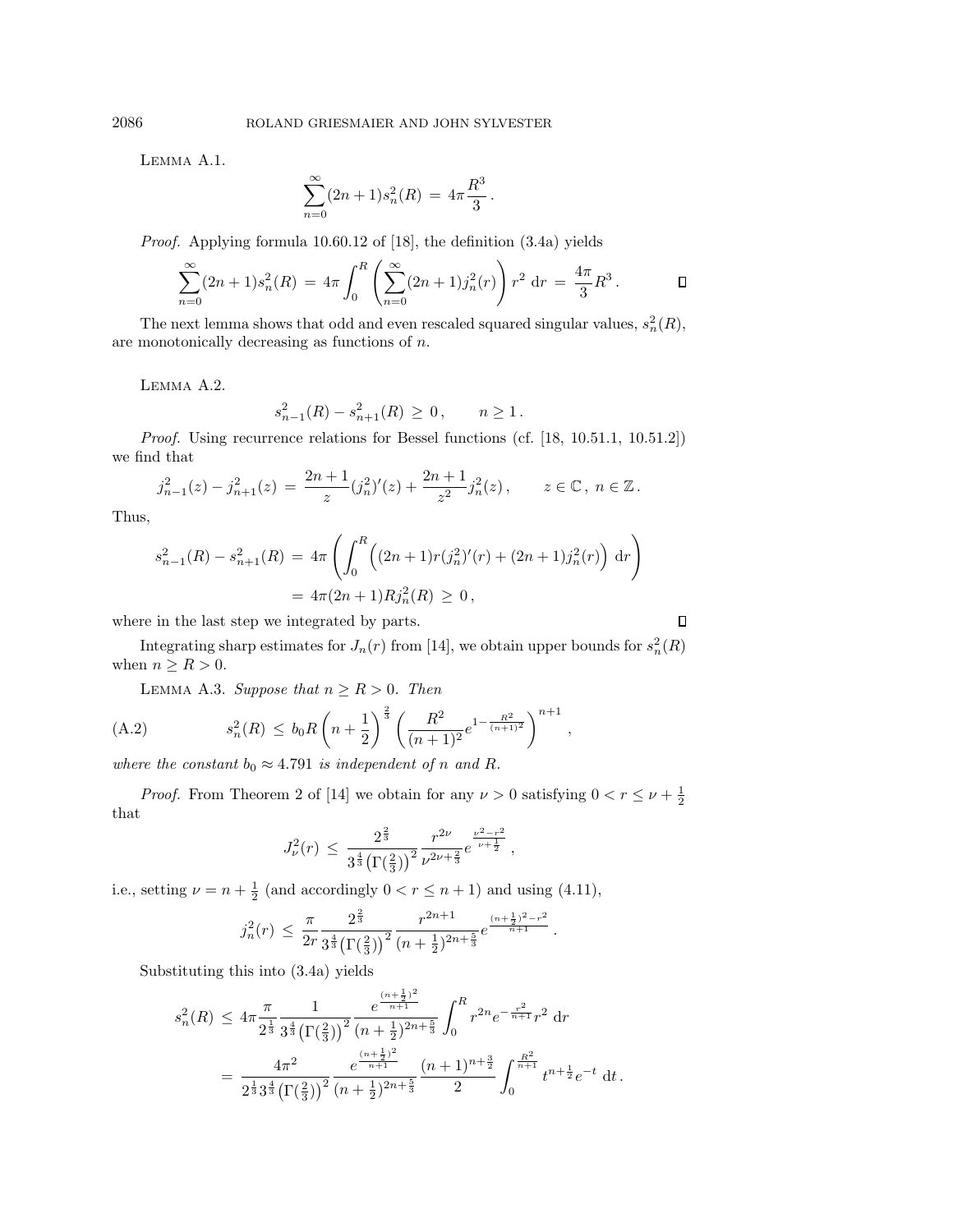Since  $t^n e^{-t}$  is monotonically increasing for  $0 < t < \frac{R^2}{n+1} \le n + \frac{1}{2}$ , it follows that

$$
s_n^2(R) \le \frac{4\pi^2}{6^{\frac{4}{3}} \left(\Gamma(\frac{2}{3})\right)^2 \sqrt{e}} \left(\frac{n+1}{n+\frac{1}{2}}\right)^{2n+2} R\left(n+\frac{1}{2}\right)^{\frac{2}{3}} \left(\frac{R^2 e^{1-\frac{R^2}{(n+1)^2}}}{(n+1)^2}\right)^{n+1}
$$

Estimating  $((n+1)/(n+\frac{1}{2}))^{2n+2} \le 4$  (the maximum is at  $n = 0$ ) yields [\(A.2\)](#page-20-0).  $\Box$ 

On the other hand, the rescaled squared singular values  $s_n^2(R)$  are not small for  $n \leq R$ . To see this, we estimate the right-hand side of  $(A.1)$ . While complete asymptotics for the Bessel and Hankel functions are well known, we have been unable to find explicit error estimates in the literature, so we include them here.

<span id="page-21-2"></span>THEOREM A.4. Suppose that  $r > \nu \geq 0$ , define  $\mu \in (0, \pi)$  by  $\cos \mu := \frac{\nu}{r}$ , and assume that  $\sin \mu \ge \delta > 0$ . There exists  $C = C(\delta)$  such that

(A.3a) 
$$
\left| H_{\nu}^{(1)}(r) - \sqrt{\frac{2}{\mathrm{i}\pi r \sin \mu}} e^{ir(\sin \mu - \mu \cos \mu)} \right| \leq \frac{C}{r},
$$

<span id="page-21-3"></span>(A.3b) 
$$
\left| (H_{\nu}^{(1)})'(r) - \sqrt{\frac{2}{\mathrm{i}\pi r \sin \mu}} (\mathrm{i}\sin \mu) e^{\mathrm{i}r(\sin \mu - \mu \cos \mu)} \right| \leq \frac{C}{r},
$$

where the constant C is independent of  $\nu$  and  $r$  (as long as  $\sin \mu \ge \delta$ ).

Proof. Following [\[3,](#page-25-10) p. 468], Hankel functions may be represented as a contour integral[6](#page-21-0)

(A.4) H(1) ν (r) = <sup>Z</sup> γ e <sup>i</sup>rφµ(z) dz ,

where  $\phi_{\mu}(z) := \sin z - z \cos \mu$  and  $\gamma$  is the contour

<span id="page-21-4"></span>
$$
\gamma(t) := \begin{cases}\n-it, & t < 0, \\
t, & 0 \le t \le \pi, \\
\pi - i(t - \pi), & t > \pi.\n\end{cases}
$$

Denoting the three parts of  $\gamma$  by  $\gamma_1$ ,  $\gamma_2$ , and  $\gamma_3$ , we have the following estimates.

Lemma A.5.

<span id="page-21-1"></span>
$$
(A.5) \left| \int_{\gamma_1} e^{i r \phi_\mu(z)} dz \right| \leq \frac{2}{(1 - \cos \mu)r} \qquad \text{and} \qquad \left| \int_{\gamma_3} e^{i r \phi_\mu(z)} dz \right| \leq \frac{2}{(1 + \cos \mu)r}.
$$

*Proof.* With  $\psi_{\mu}(t) := \sinh t - t \cos \mu$ , integration by parts gives

$$
\left| \int_{\gamma_1} e^{i r \phi_\mu(z)} dz \right| = \left| \int_0^\infty e^{-r \psi_\mu(t)} dt \right| = \left| \int_0^\infty (e^{-r \psi_\mu(t)} r \psi'_\mu(t)) \frac{dt}{r \psi'_\mu(t)} \right|
$$
  
\n
$$
= \frac{1}{r} \left| \frac{1}{1 - \cos \mu} + \int_0^\infty e^{-r \psi_\mu(t)} \frac{\sinh t}{(\cosh t - \cos \mu)^2} dt \right|
$$
  
\n
$$
\leq \frac{1}{r} \left| \frac{1}{1 - \cos \mu} + \int_0^\infty \frac{\sinh t}{(\cosh t - \cos \mu)^2} dt \right|
$$
  
\n
$$
= \frac{1}{r} \left( \frac{1}{1 - \cos \mu} + \frac{1}{1 - \cos \mu} \right).
$$

The second estimate in [\(A.5\)](#page-21-1) follows similarly.

 $\Box$ 

.

<span id="page-21-0"></span><sup>&</sup>lt;sup>6</sup>This is actually the contour in [\[3\]](#page-25-10) combined with the change of variables  $z \mapsto -z$ . The representation holds for  $\nu \in \mathbb{C}$  and  $\text{Re } r > 0$ .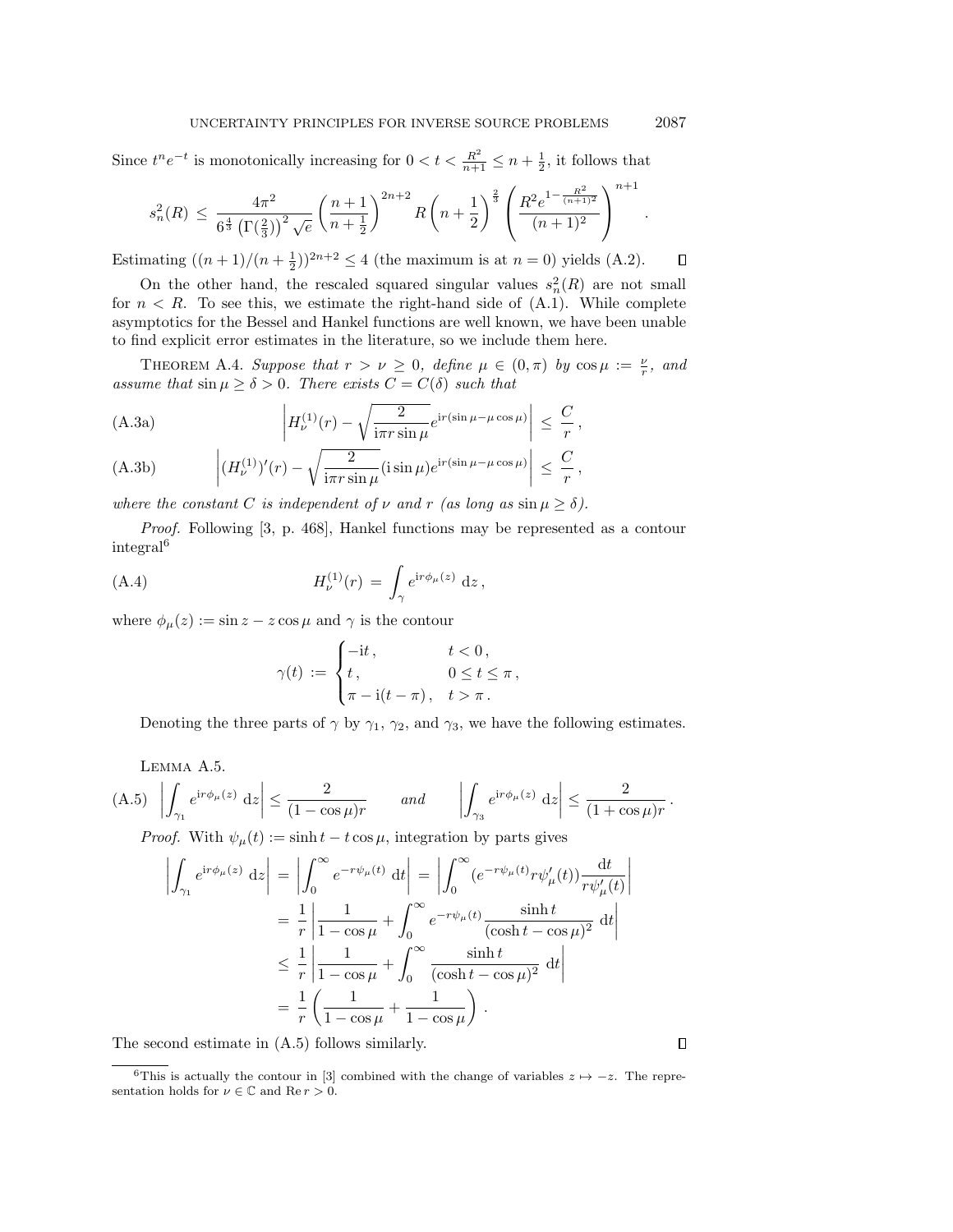Thus the asymptotic behavior as  $r \to \infty$  depends only on the second part of the contour, which we will estimate using the method of stationary phase. To prepare, note that

$$
\int_{\gamma_2} e^{\mathrm{i}r\phi_\mu(z)} \, \mathrm{d}z = \int_0^\pi e^{\mathrm{i}r\phi_\mu(t)} \, \mathrm{d}t
$$

and let  $a_{\varepsilon}(t) := a(\frac{t}{\varepsilon}), t \in \mathbb{R}$ , be a  $C^{\infty}$  cutoff function satisfying

<span id="page-22-0"></span>(A.6) 
$$
a_{\varepsilon}(t) = \begin{cases} 1 & \text{if } |t| > 2\varepsilon, \\ 0 & \text{if } |t| < \varepsilon, \end{cases} \text{ and } |a_{\varepsilon}^{(j)}(t)| \leq \frac{C_j}{\varepsilon^j}
$$

with the  $C_j > 0$  independent of  $\varepsilon > 0$ . We define  $A_{\varepsilon}(t) := a_{\varepsilon}(\phi_{\mu}'(t)), t \in (0, \pi)$ , then

$$
A_{\varepsilon}(t) = \begin{cases} 1 & \text{if } |\phi_{\mu}'(t)| > 2\varepsilon, \\ 0 & \text{if } |\phi_{\mu}'(t)| < \varepsilon, \end{cases}
$$

and let  $B_{\varepsilon} := 1 - A_{\varepsilon}$ . Since  $\phi'_{\mu}(t) = \cos t - \cos \mu$  and  $\phi''_{\mu}(t) = -\sin t$ , the phase function  $\phi_{\mu}$  has a stationary point at  $\mu$ , and  $\phi_{\mu}''$  vanishes at 0 and  $\pi$ . Only the part of the integral near the stationary point  $t = \mu \in \text{supp } B_{\varepsilon}$  contributes to the asymptotics.

Lemma A.6.

$$
\left| \int_0^{\pi} e^{i r \phi_{\mu}(t)} A_{\varepsilon}(t) dt \right| \leq \frac{2}{r \varepsilon} + \frac{\pi (2C_1 + \varepsilon)}{r \varepsilon^3}.
$$

Proof. We again use integration by parts,

$$
\left| \int_0^{\pi} \left( e^{i r \phi_{\mu}(t)} i r \phi'_{\mu}(t) \right) \frac{A_{\varepsilon}(t)}{i r \phi'_{\mu}(t)} dt \right| = \left| \left[ \frac{e^{i r \phi_{\mu}(t)} A_{\varepsilon}(t)}{i r \phi'_{\mu}(t)} \right]_{t=0}^{\pi} - \int_0^{\pi} e^{i r \phi_{\mu}(t)} \left( \frac{A_{\varepsilon}(t)}{i r \phi'_{\mu}(t)} \right)' dt \right|
$$
  

$$
\leq \frac{2}{r \varepsilon} + \frac{\pi}{r} \sup_{0 \leq t \leq \pi} \left| \left( \frac{A_{\varepsilon}(t)}{i \phi'_{\mu}(t)} \right)' \right| \leq \frac{2}{r \varepsilon} + \frac{\pi}{r} \left( \frac{2C_1}{\varepsilon^3} + \frac{1}{\varepsilon^2} \right),
$$

where we have used [\(A.6\)](#page-22-0), the fact that  $|\phi'_{\mu}| > \varepsilon$  on supp  $A_{\varepsilon}$ , and that all derivatives of  $\phi'_{\mu}$  are bounded by one to estimate the supremum in the last line.  $\Box$ 

Finally, we quote a special case of the stationary phase lemma, Theorem 7.7.5 on p. 225 of [\[12\]](#page-26-10).

<span id="page-22-1"></span>LEMMA A.7. Suppose that B and  $\phi$  are smooth functions satisfying

- (i)  $\mu$  is the unique stationary point of  $\phi$  in supp B,
- (ii) supp B is a compact subset of  $(0, \pi)$ ,
- <span id="page-22-2"></span>(iii)  $|\phi''| \geq \delta_1 > 0$  on supp B;

then

(A.7) 
$$
\left| \int_0^{\pi} e^{i r \phi(t)} B(t) dt - e^{i r \phi(\mu)} \sqrt{\frac{2 \pi i}{r \phi''(\mu)}} \right| \leq \frac{C}{r} \|B\|_{C^2},
$$

where C depends only on  $\delta_1$  and  $\|\phi'\|_{C^3(\text{supp }B)}$ .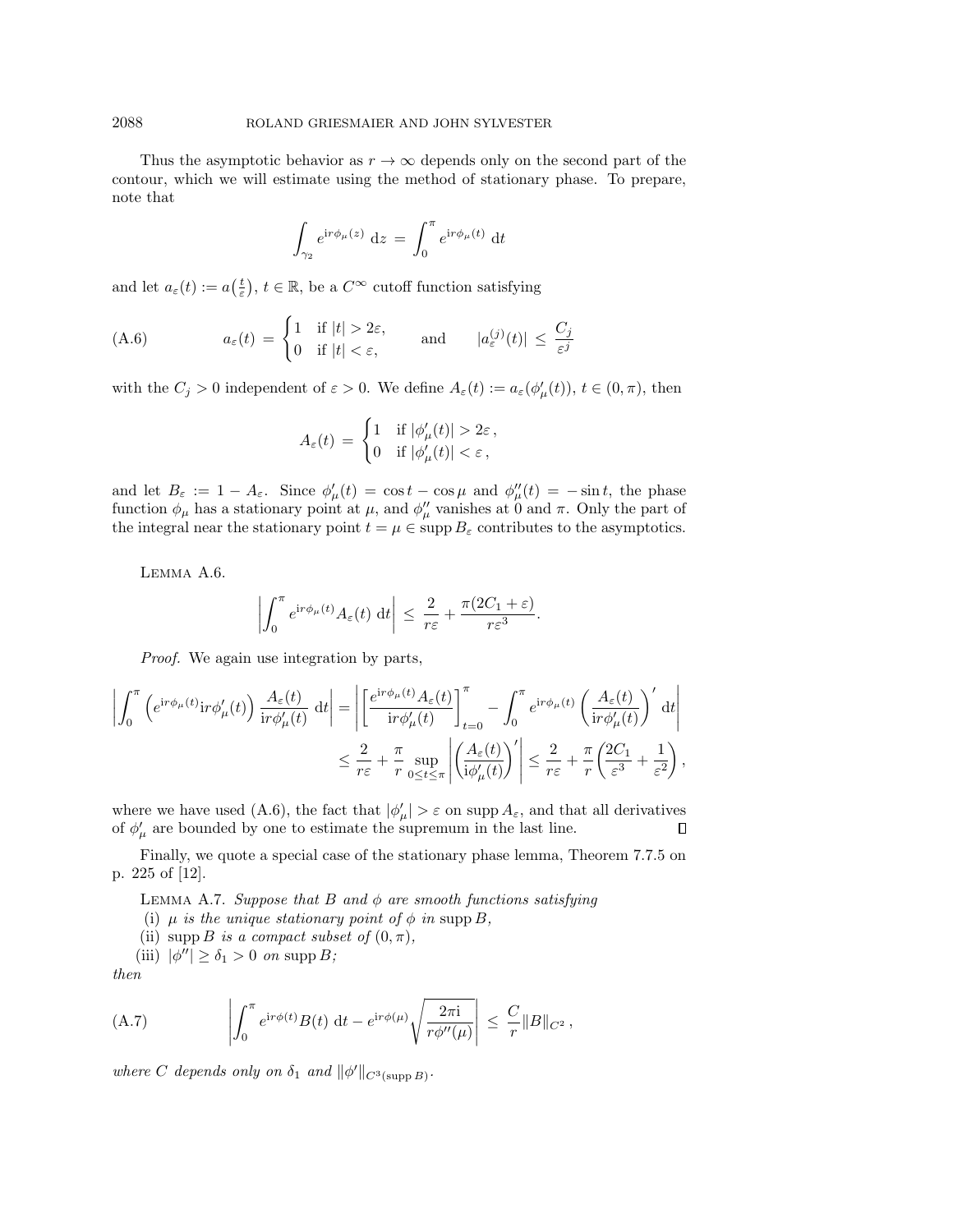We need only to verify the hypotheses of Lemma [A.7](#page-22-1) to complete the proof of Theorem [A.4.](#page-21-2) We have already seen that  $t = \mu$  is the unique stationary point of  $\phi_{\mu}$ in  $(0, \pi)$ . We will use the lemma below to show that if we choose  $\epsilon < \frac{\sin^2 \mu}{8}$ , then the remaining two hypotheses of Lemma [A.7](#page-22-1) are satisfied with  $\delta = \frac{\sin \mu}{2}$ .

- <span id="page-23-1"></span>LEMMA A.8. For  $\mu, t \in [0, \pi]$  and  $\varepsilon_1 > 0$  we have that
- (i) if  $|\cos t \cos \mu| \leq \varepsilon_1$ , then  $|\sin t \sin \mu| \leq \frac{2}{\sin \mu} \varepsilon_1$ ,
- (ii) if  $|\sin t \sin \mu| > \frac{2}{\sin \mu} \varepsilon_1$ , then  $|\cos t \cos \mu| > \varepsilon_1$ .

Proof. The second statement is the converse of the first, and the first has been proved in [\[8\]](#page-25-1). П

If we choose  $\varepsilon_1 = 2\varepsilon$ , and set  $t = 0$ , the second item in Lemma [A.8](#page-23-1) tells us that  $\frac{\sin^2 \mu}{4} < \varepsilon$  implies that  $|1 - \cos \mu| > 2\varepsilon$ , i.e.,  $|\phi'_\mu(0)| > 2\varepsilon$ , which means that  $0 \notin \text{supp } B_{\varepsilon}$ . Choosing  $t = \pi$  similarly implies that, with the same choice of  $\varepsilon$ ,  $\pi \notin \text{supp } B_{\varepsilon}$ . Thus the second hypothesis of Lemma [A.7](#page-22-1) is satisfied. Finally, on supp  $B_{\varepsilon}$ ,  $|\cos t - \cos \mu| \leq 2\varepsilon$ , so the first item in the lemma implies that

$$
|\phi_{\mu}(t)''| = \sin t \ge \sin \mu - \frac{4\varepsilon}{\sin \mu} \ge \frac{\sin \mu}{2}
$$

as long as  $\varepsilon \leq \frac{\sin^2 \mu}{8}$ . Thus the third hypothesis is verified with  $\delta_1 = \frac{\sin \mu}{2}$ . Just as is true for  $A_{\varepsilon}$ , the *j*th derivative of  $B_{\varepsilon}$  is bounded by  $\frac{C_j}{\varepsilon^j}$ , so the constant C in Theorem [A.4](#page-21-2) is uniform as long as  $\sin \mu \geq \delta$ .

The calculation for [\(A.3b\)](#page-21-3) is analogous with [\(A.4\)](#page-21-4) replaced by

$$
(H_{\nu}^{(1)})'(r) \,=\, \int_{\gamma} \mathrm{i} \phi_{\mu}'(z) e^{\mathrm{i} r \phi_{\mu}(z)} \,\,\mathrm{d} z\,,
$$

which has the same phase and hence the same stationary points. The only difference is that an additional factor is in  $\mu$  appears in the second term on the left-hand side of [\(A.7\)](#page-22-2). П

An immediate corollary of Theorem [A.4](#page-21-2) is the analogous estimate for the asymptotics of the Bessel function.

COROLLARY A.9. Suppose that  $r > \nu \geq 0$ , define  $\mu \in (0, \pi)$  as  $\cos \mu := \frac{\nu}{r}$ , and suppose that  $\sin \mu \ge \delta > 0$ . There exists  $C = C(\delta)$  such that

<span id="page-23-2"></span>(A.8) 
$$
\left| J_{\nu}(r) - \sqrt{\frac{2}{\pi r \sin \mu}} \cos \left( r(\sin \mu - \mu \cos \mu) - \frac{\pi}{4} \right) \right| \leq \frac{C}{r},
$$

<span id="page-23-3"></span>(A.9) 
$$
\left| J'_{\nu}(r) + \sqrt{\frac{2}{\pi r \sin \mu}} \sin \mu \sin \left( r (\sin \mu - \mu \cos \mu) - \frac{\pi}{4} \right) \right| \leq \frac{C}{r},
$$

where the constant C is independent of  $\nu$  and  $r$ .

We insert [\(A.8\)](#page-23-2) and [\(A.9\)](#page-23-3) into the equality [\(A.1\)](#page-19-2) to obtain, for  $n \in \mathbb{N}$ ,  $\nu = n + \frac{1}{2}$ , and  $\cos \mu = \frac{\nu}{r} < 1 - \delta$ ,

$$
\left| s_n^2(R) - 2\pi \sqrt{R^2 - \left(n + \frac{1}{2}\right)^2} \right| \le C(\delta) \sqrt{R},
$$

<span id="page-23-0"></span>and state the conclusion as a corollary.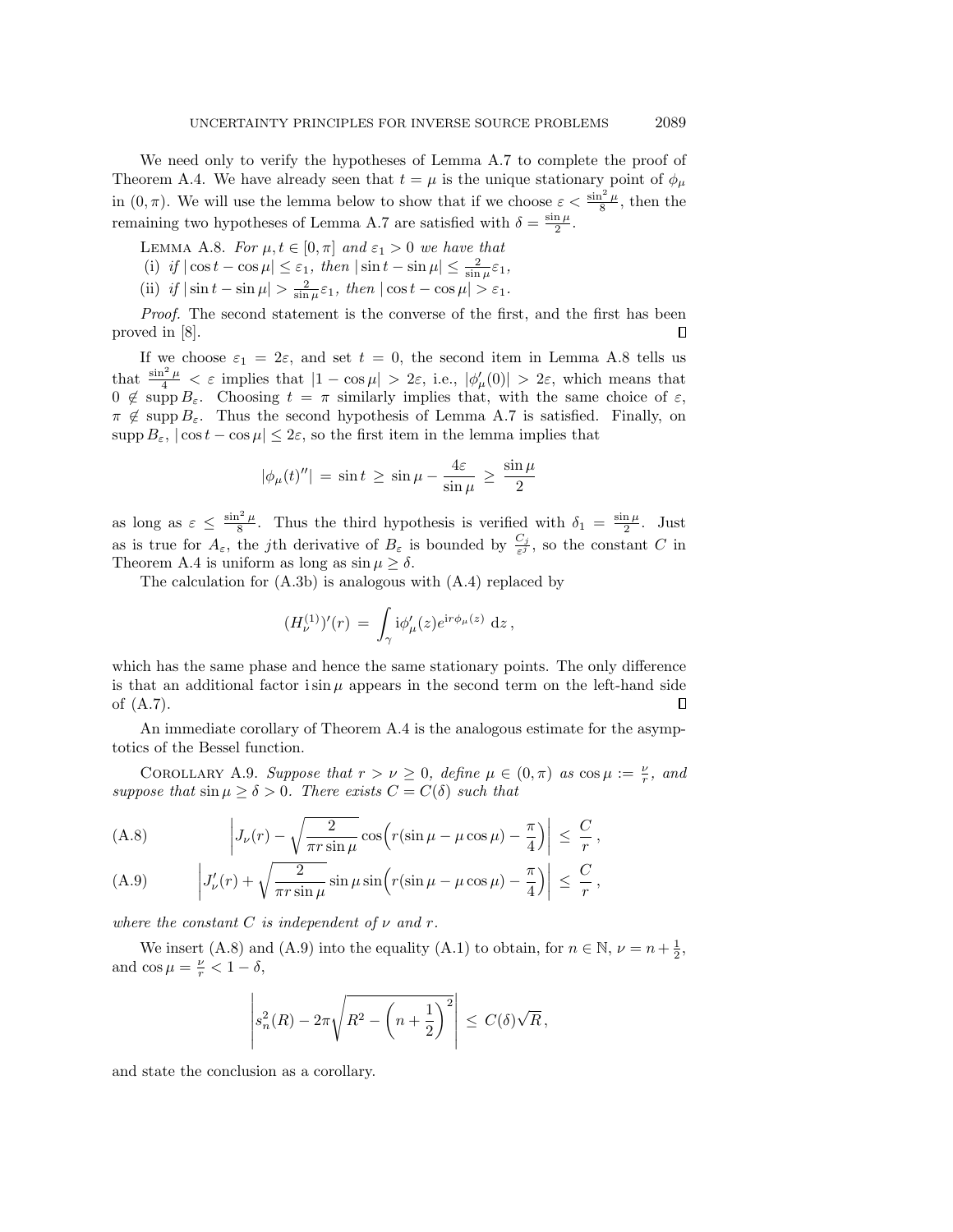COROLLARY A.10. Let  $s_{\nu R}^2(R)$  be defined for any  $\nu, R \geq 0$  by [\(3.4a\)](#page-5-5). Then

$$
\lim_{R \to \infty} \frac{s_{\nu R}^2(R)}{2\pi R} = \begin{cases} \sqrt{1-\nu^2} \,, & \nu \leq 1 \,, \\ 0 \,, & \nu > 1 \,. \end{cases}
$$

<span id="page-24-0"></span>Appendix B. An estimate for spherical Bessel functions. Here we give a proof of estimate [\(4.14\)](#page-11-2). Let  $\nu \in \mathbb{Z}$ ,  $\nu > -\frac{1}{2}$ , and  $\mu := (2\nu + 1)(2\nu + 3) > 0$ . Then Theorem 2 of [\[13\]](#page-26-6) establishes that for  $r > \sqrt{\mu + \mu^{2/3}}/2$ ,

(B.1) 
$$
J_{\nu}^{2}(r) \leq \frac{4(4r^{2} - (2\nu + 1)(2\nu + 5))}{\pi((4r^{2} - \mu)^{3/2} - \mu)}.
$$

The following lemma shows that, under the assumptions of Theorem [4.3,](#page-10-1) the estimate [\(B.1\)](#page-24-1) implies the inequality [\(4.14\)](#page-11-2).

LEMMA B.1. Let  $M, N \ge 0$  and  $r > 2(M + N + \frac{3}{2})$ ; then

<span id="page-24-2"></span><span id="page-24-1"></span>
$$
\sup_{0 \le n \le M+N} j_n(r) \le \frac{b_3}{r} \quad \text{with } b_3 \approx 1.111.
$$

*Proof.* Let  $0 \le n \le M + N$ ,  $\nu := n + \frac{1}{2}$ , and  $\eta := \sqrt{(\nu + \frac{1}{2})(\nu + \frac{3}{2})}$ . Then  $\frac{\mu}{4} = \eta^2 = \nu^2 + 2\nu + \frac{3}{4}$ , i.e.,

(B.2) 
$$
\frac{3}{4} \leq \eta^2 \leq (\nu+1)^2,
$$

and therefore our assumption  $r > 2(M + N + \frac{3}{2})$  implies that

(B.3) 
$$
r > 2\left(M+N+\frac{3}{2}\right) \ge 2(\nu+1) \ge 2\eta
$$
.

Accordingly,

<span id="page-24-3"></span>
$$
\frac{1}{2}\sqrt{\mu+\mu^{2/3}} = \eta\sqrt{1+\frac{1}{(4\eta^2)^{1/3}}} \leq \eta\sqrt{1+\frac{1}{3^{1/3}}} \leq \sqrt{2}\eta \leq \frac{r}{\sqrt{2}} \leq r.
$$

This shows that the assumptions of Theorem 2 of [\[13\]](#page-26-6) are satisfied.

Next we consider [\(B.1\)](#page-24-1) and further estimate its right-hand side,

$$
J_{\nu}^{2}(r) \leq \frac{4(4r^{2} - (2\nu + 1)(2\nu + 5))}{\pi((4r^{2} - \mu)^{3/2} - \mu)} \leq \frac{4(4r^{2} - 4\eta^{2})}{\pi(8(r^{2} - \eta^{2})^{3/2} - 4\eta^{2})}
$$
  
= 
$$
\frac{2}{\pi} \frac{1}{(r^{2} - \eta^{2})^{1/2} \left(1 - \frac{1}{2} \frac{\eta^{2}}{(r^{2} - \eta^{2})^{3/2}}\right)} = \frac{2}{\pi} \frac{1}{r} \frac{1}{\left(1 - \left(\frac{\eta}{r}\right)^{2}\right)^{1/2}} \frac{1}{1 - \frac{1}{2} \frac{\eta^{2}}{(r^{2} - \eta^{2})^{3/2}}}
$$

.

Since  $r > 2(M + N + \frac{3}{2}) \geq 3$ , applying [\(B.2\)](#page-24-2) and [\(B.3\)](#page-24-3) yields

$$
\frac{\eta^2}{(r^2 - \eta^2)^{3/2}} = \frac{1}{r} \frac{\left(\frac{\eta}{r}\right)^2}{\left(1 - \left(\frac{\eta}{r}\right)^2\right)^{3/2}} \le \frac{1}{r} \frac{\frac{1}{4}}{\left(\frac{3}{4}\right)^{3/2}} = \frac{2}{3\sqrt{27}},
$$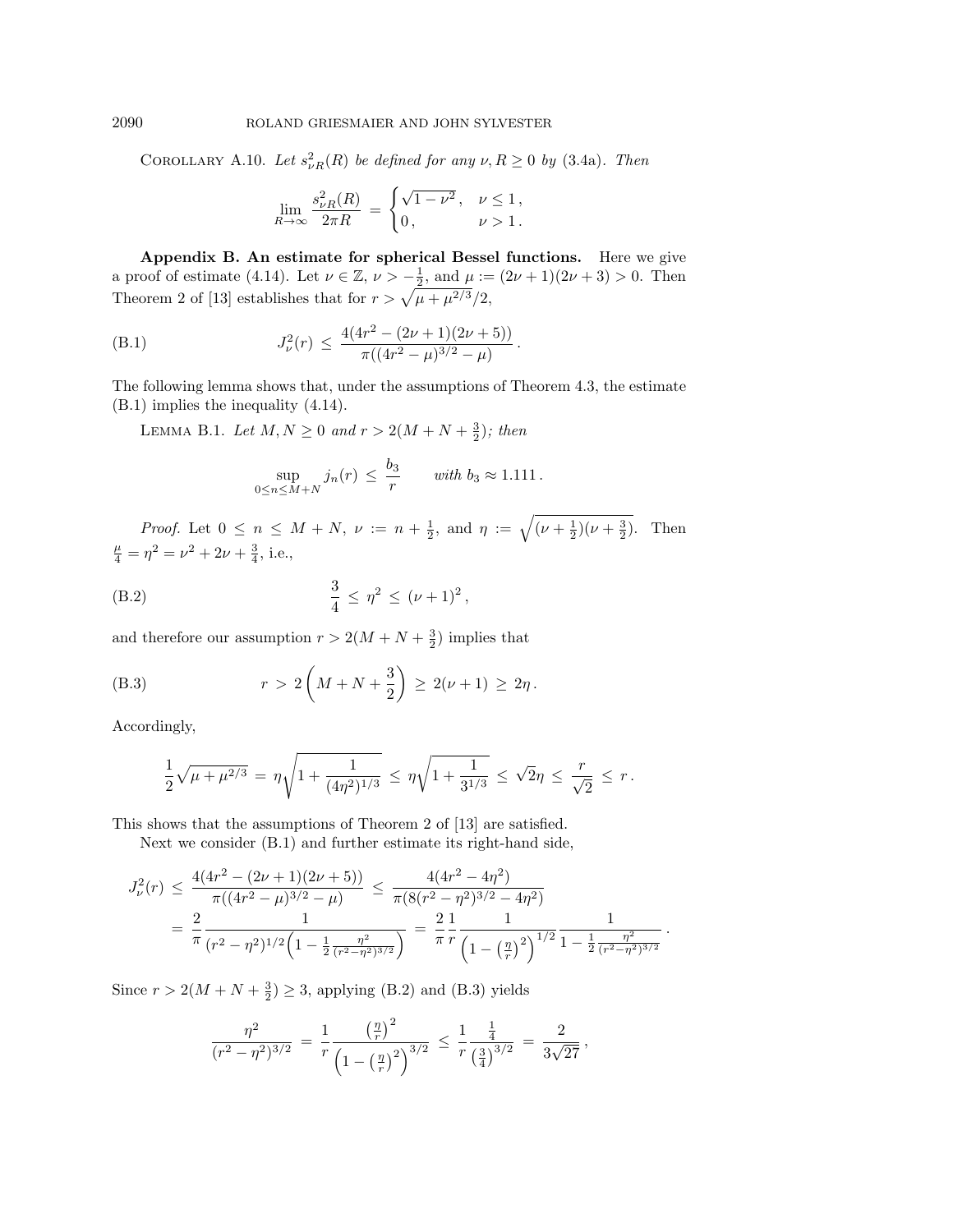whence

$$
J_{\nu}^{2}(r) \leq \frac{2}{\pi} \frac{1}{r} \left(\frac{4}{3}\right)^{\frac{1}{2}} \frac{1}{1 - \frac{1}{3\sqrt{27}}}.
$$

Recalling [\(4.11\)](#page-10-2) this shows that

$$
j_n(r) = \sqrt{\frac{\pi}{2r}} J_\nu(r) \le \frac{b_3}{r} \quad \text{with } b_3 \approx 1.111.
$$

Appendix C. Triple products of spherical harmonics. Finally, we prove an "orthogonality property" of triple products of spherical harmonics that is well known to experts (and closely related to so-called Wigner  $3-j$  symbols or Clebsch–Gordan coefficients) but that we haven't been able to find in the literature.

LEMMA C.1. Let  $l, m, n \in \mathbb{N}, \alpha_l \in \mathbb{Y}_l, \beta_m \in \mathbb{Y}_m, \text{ and } \gamma_n \in \mathbb{Y}_n$ . If  $l > m + n$  or  $l < |m - n|$ , then

(C.1) 
$$
\int_{S^2} \alpha_l(\theta) \beta_m(\theta) \gamma_n(\theta) ds(\theta) = 0.
$$

*Proof.* In the following we denote for any  $j \in \mathbb{N}$  by  $\mathbb{H}_j$  the space of homogeneous polynomials of degree  $j$  in three dimensions. By definition the spherical harmonics  $\beta_m \in \mathbb{Y}_m$  and  $\gamma_n \in \mathbb{Y}_n$  extend to homogeneous harmonic polynomials  $B_m \in \mathbb{Y}_m(\mathbb{R}^3)$ and  $G_n \in \mathbb{Y}_n(\mathbb{R}^3)$ , respectively. Accordingly, the product  $B_m G_n$  is a homogeneous polynomial of degree  $m + n$ , i.e.,  $B_m G_n \in \mathbb{H}_{m+n}$ . Since

<span id="page-25-6"></span>
$$
\left(\sum_{j=0}^{m+n} \mathbb{H}_j\right)\Big|_{S^2} = \bigoplus_{j=0}^{m+n} \mathbb{Y}_j
$$

(cf. [\[1,](#page-25-5) Corollary 2.19]), we obtain [\(C.1\)](#page-25-6) for  $l > m + n$ , because  $\mathbb{Y}_l \perp \bigoplus_{j=0}^{m+n} \mathbb{Y}_j$ . Finally, permuting the roles of  $l, m$  and n yields [\(C.1\)](#page-25-6) for  $l < |m - n|$ .

# REFERENCES

- <span id="page-25-5"></span>[1] K. Atkinson and W. Han, Spherical Harmonics and Approximations on the Unit Sphere: An Introduction, Springer, Berlin, 2012.
- <span id="page-25-4"></span>[2] D. COLTON AND R. KRESS, *Inverse Acoustic and Electromagnetic Scattering Theory*, 2nd ed., Springer, Berlin, 1998.
- <span id="page-25-10"></span>[3] R. COURANT AND D. HILBERT, Methods of Mathematical Physics, Vol. I, Interscience Publishers, New York, 1953.
- <span id="page-25-3"></span>[4] D. L. DONOHO AND P. B. STARK, Uncertainty principles and signal recovery, SIAM J. Appl. Math., 49 (1989), pp. 906–931.
- <span id="page-25-9"></span>[5] J. R. Driscoll and D. M. Healy, Jr., Computing Fourier transforms and convolutions on the 2-sphere, Adv. Appl. Math., 15 (1994), pp. 202–250.
- <span id="page-25-7"></span>[6] R. GRIESMAIER, M. HANKE, AND J. SYLVESTER, Far field splitting for the Helmholtz equation, SIAM J. Numer. Anal., 52 (2014), pp. 343–362.
- <span id="page-25-8"></span>[7] R. GRIESMAIER AND J. SYLVESTER, Far field splitting by iteratively reweighted  $\ell^1$  minimization, SIAM J. Appl. Math., 76 (2016), pp. 705–730.
- <span id="page-25-1"></span>[8] R. Griesmaier and J. Sylvester, Uncertainty principles for inverse source problems, far field splitting and data completion, SIAM J. Appl. Math., 77 (2017), pp. 154–180.
- <span id="page-25-2"></span>[9] M. J. GROTE, M. KRAY, F. NATAF, AND F. ASSOUS, *Time-dependent wave splitting and source* separation, J. Comput. Phys., 330 (2017), pp. 981–996.
- <span id="page-25-0"></span>[10] H. HADDAR, S. KUSIAK, AND J. SYLVESTER, The convex back-scattering support, SIAM J. Appl. Math., 66 (2005), pp. 591–615.